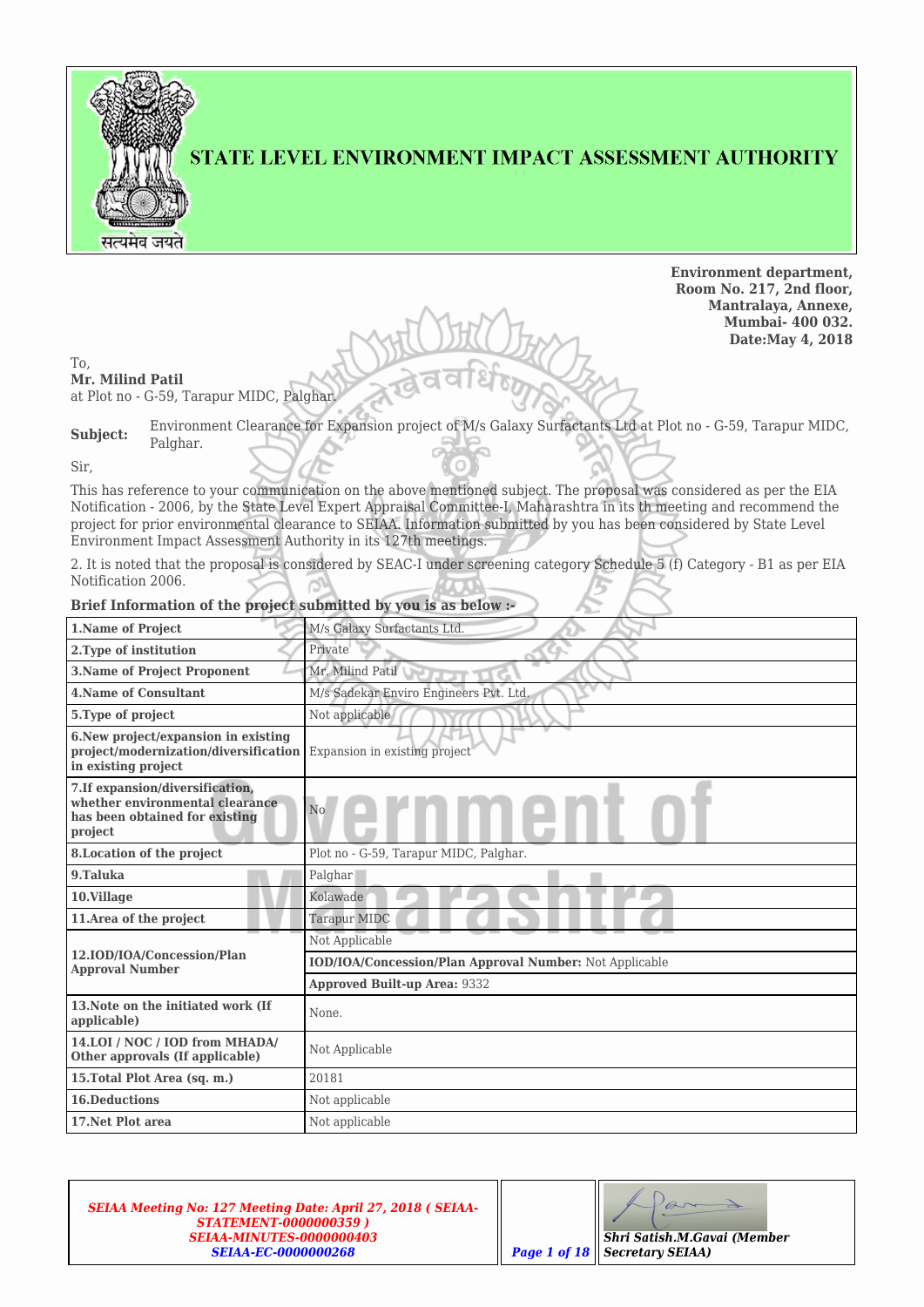|                                                                                     | <b>FSI area (sq. m.):</b> Not applicable       |
|-------------------------------------------------------------------------------------|------------------------------------------------|
| 18 (a).Proposed Built-up Area (FSI &<br>Non-FSI)                                    | Non FSI area (sq. m.): Not applicable          |
|                                                                                     | <b>Total BUA area (sq. m.):</b> Not applicable |
|                                                                                     | Approved FSI area (sq. m.):                    |
| 18 (b). Approved Built up area as per<br><b>DCR</b>                                 | Approved Non FSI area (sq. m.):                |
|                                                                                     | Date of Approval:                              |
| 19. Total ground coverage (m2)                                                      | Not applicable                                 |
| 20. Ground-coverage Percentage (%)<br>(Note: Percentage of plot not open<br>to sky) | Not applicable                                 |
| 21. Estimated cost of the project                                                   | 1000000000                                     |



## **Government of Maharashtra**

*SEIAA Meeting No: 127 Meeting Date: April 27, 2018 ( SEIAA-STATEMENT-0000000359 ) SEIAA-MINUTES-0000000403 SEIAA-EC-0000000268 Page 2 of 18*

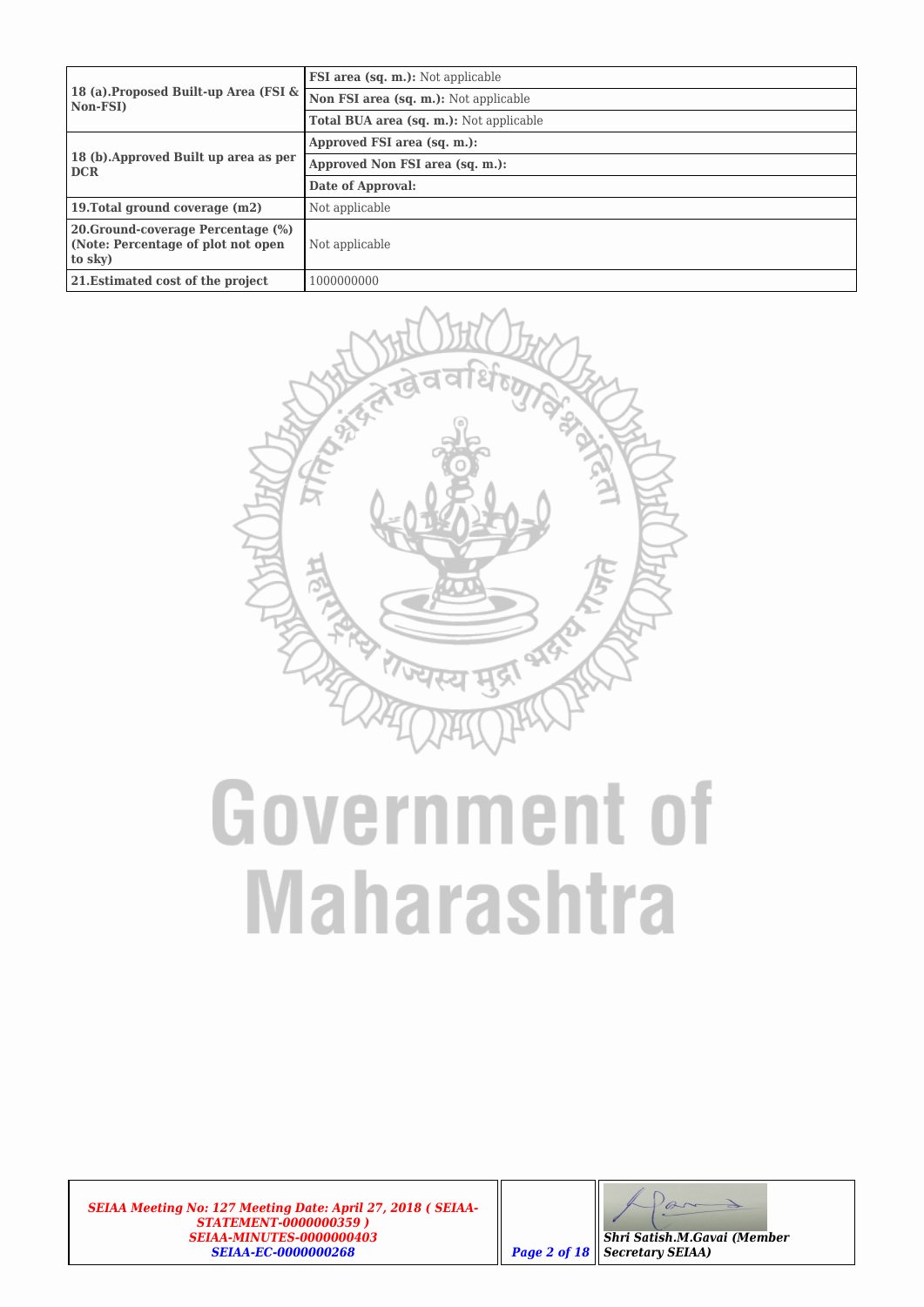| <b>22. Production Details</b>  |                                                                                                                                                                                                                                                                                                   |                        |                 |              |  |  |  |  |
|--------------------------------|---------------------------------------------------------------------------------------------------------------------------------------------------------------------------------------------------------------------------------------------------------------------------------------------------|------------------------|-----------------|--------------|--|--|--|--|
| <b>Serial</b><br><b>Number</b> | <b>Product</b>                                                                                                                                                                                                                                                                                    | <b>Existing (MT/M)</b> | Proposed (MT/M) | Total (MT/M) |  |  |  |  |
| $\mathbf{1}$                   | Fatty Alcohol Sulphate<br>/ Sulfosuccinate<br>(powder/Needles) - on<br>100% basis                                                                                                                                                                                                                 | 100                    |                 | 100          |  |  |  |  |
| 2                              | Fatty Alcohol Sulphate<br>(Color Needles) - on<br>100% basis                                                                                                                                                                                                                                      | 200                    |                 | 200          |  |  |  |  |
| 3                              | Fatty Alcohol Sulphate<br>(Liquid) - on 100%<br>basis                                                                                                                                                                                                                                             | 48                     |                 | 48           |  |  |  |  |
| $\overline{4}$                 | Active preparations<br>including anionic,<br>cationic, amphoteric,<br>non ionic surfactants<br>such as fatty alcohol<br>sulphates/ Quatternary<br>ammonium<br>compounds/ alkanol<br>amides/ Glycinates/<br>Amineoxides/ betaines/<br>Quaternary<br>ammonium<br>compounds and<br>surfactant blends |                        | 2083            | 2083         |  |  |  |  |
| 5                              | Speciality chemicals<br>such as polymeric<br>conditioners,<br>polyquats,<br>preservatives, fatty<br>acid esters                                                                                                                                                                                   |                        | 416             | 416          |  |  |  |  |
| 6                              | Sunscreens                                                                                                                                                                                                                                                                                        |                        | 625             | 625          |  |  |  |  |
| 7                              | By-products                                                                                                                                                                                                                                                                                       |                        |                 | $-$          |  |  |  |  |
| $\, 8$                         | Rec. Acetic Acid [ on<br>100% basis]                                                                                                                                                                                                                                                              |                        | 70              | 70           |  |  |  |  |
| 9                              | Rec. Methanol                                                                                                                                                                                                                                                                                     | <b>The Company</b>     | 15              | 15           |  |  |  |  |
| 10                             | HCl Solution (Approx.<br>30%)                                                                                                                                                                                                                                                                     |                        | 175             | 175          |  |  |  |  |
| 11                             | Sodium bisulfite<br>solution/Sodium<br>bisulfate/Sodium<br>sulphite [Approx 30%]                                                                                                                                                                                                                  |                        | 250             | 250          |  |  |  |  |
| 12                             | Sodium Chloride [on<br>100% basis]                                                                                                                                                                                                                                                                |                        | 25              | 25           |  |  |  |  |
|                                | <b>23. Total Water Requirement</b>                                                                                                                                                                                                                                                                |                        |                 |              |  |  |  |  |

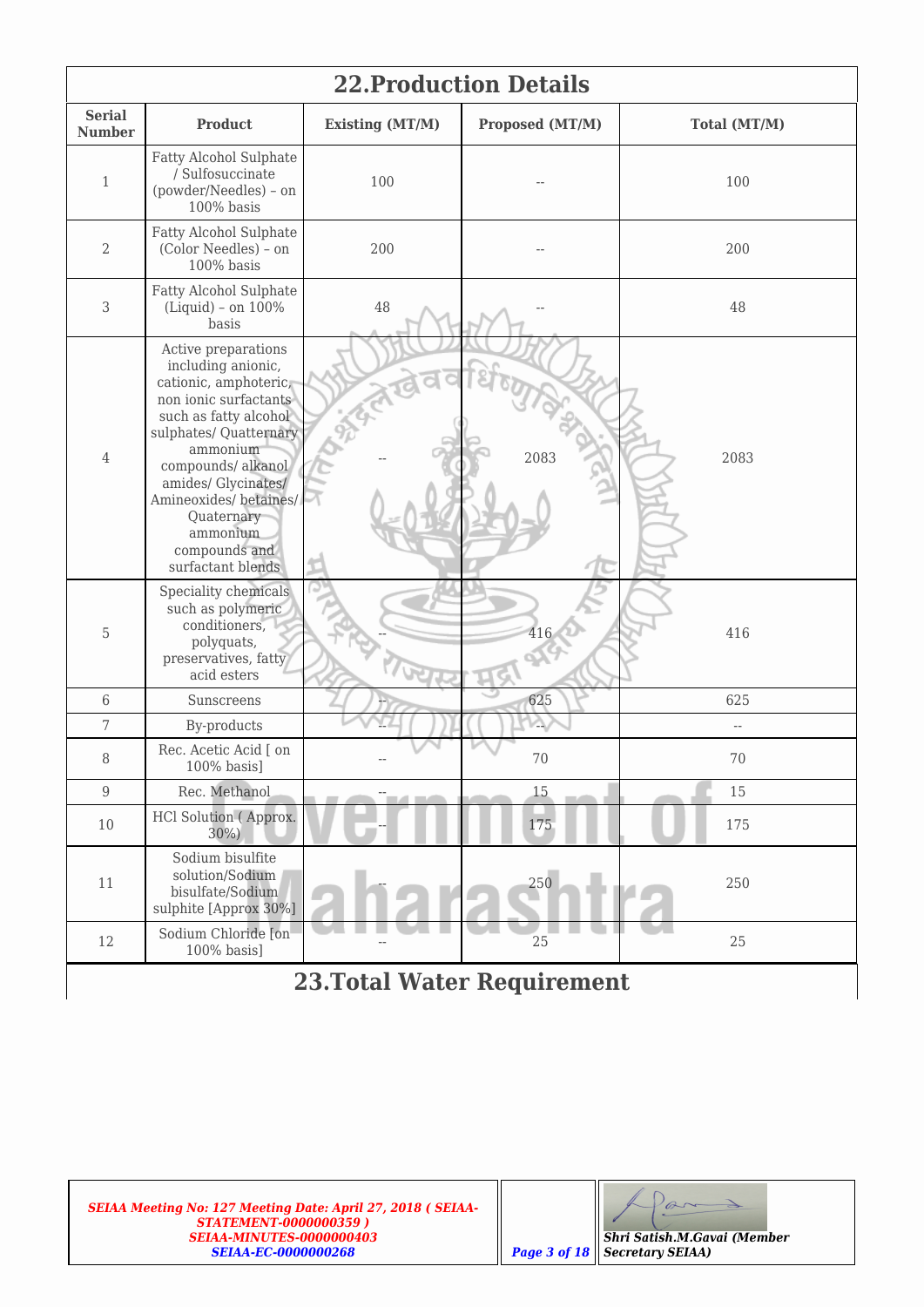|                                             | Source of water                                                  | Not applicable        |
|---------------------------------------------|------------------------------------------------------------------|-----------------------|
|                                             | <b>Fresh water (CMD):</b>                                        | Not applicable        |
|                                             | <b>Recycled water -</b><br>Flushing (CMD):                       | Not applicable        |
|                                             | <b>Recycled water -</b><br><b>Gardening (CMD):</b>               | Not applicable        |
|                                             | <b>Swimming pool</b><br>make up (Cum):                           | Not applicable        |
| Dry season:                                 | <b>Total Water</b><br><b>Requirement (CMD)</b>                   | Not applicable        |
|                                             | Fire fighting -<br><b>Underground water</b><br>tank(CMD):        | Not applicable        |
|                                             | Fire fighting<br><b>Overhead water</b><br>tank(CMD):             | Not applicable        |
|                                             | <b>Excess treated water</b>                                      | Not applicable        |
|                                             | <b>Source of water</b>                                           | Not applicable        |
|                                             | <b>Fresh water (CMD):</b>                                        | Not applicable        |
|                                             | <b>Recycled water -</b><br><b>Flushing (CMD):</b>                | Not applicable        |
|                                             | <b>Recycled water -</b><br><b>Gardening (CMD):</b>               | Not applicable        |
|                                             | <b>Swimming pool</b><br>make up (Cum):                           | Not applicable        |
| Wet season:                                 | <b>Total Water</b><br><b>Requirement (CMD)</b><br>$\ddot{\cdot}$ | Not applicable<br>254 |
|                                             | Fire fighting -<br><b>Underground water</b><br>tank(CMD):        | Not applicable        |
|                                             | Fire fighting -<br><b>Overhead water</b><br>tank(CMD):           | Not applicable        |
|                                             | <b>Excess treated water</b>                                      | Not applicable        |
| <b>Details of Swimming</b><br>pool (If any) | Not applicable                                                   |                       |

# **Maharashtra**

*SEIAA Meeting No: 127 Meeting Date: April 27, 2018 ( SEIAA-STATEMENT-0000000359 ) SEIAA-MINUTES-0000000403 SEIAA-EC-0000000268 Page 4 of 18*

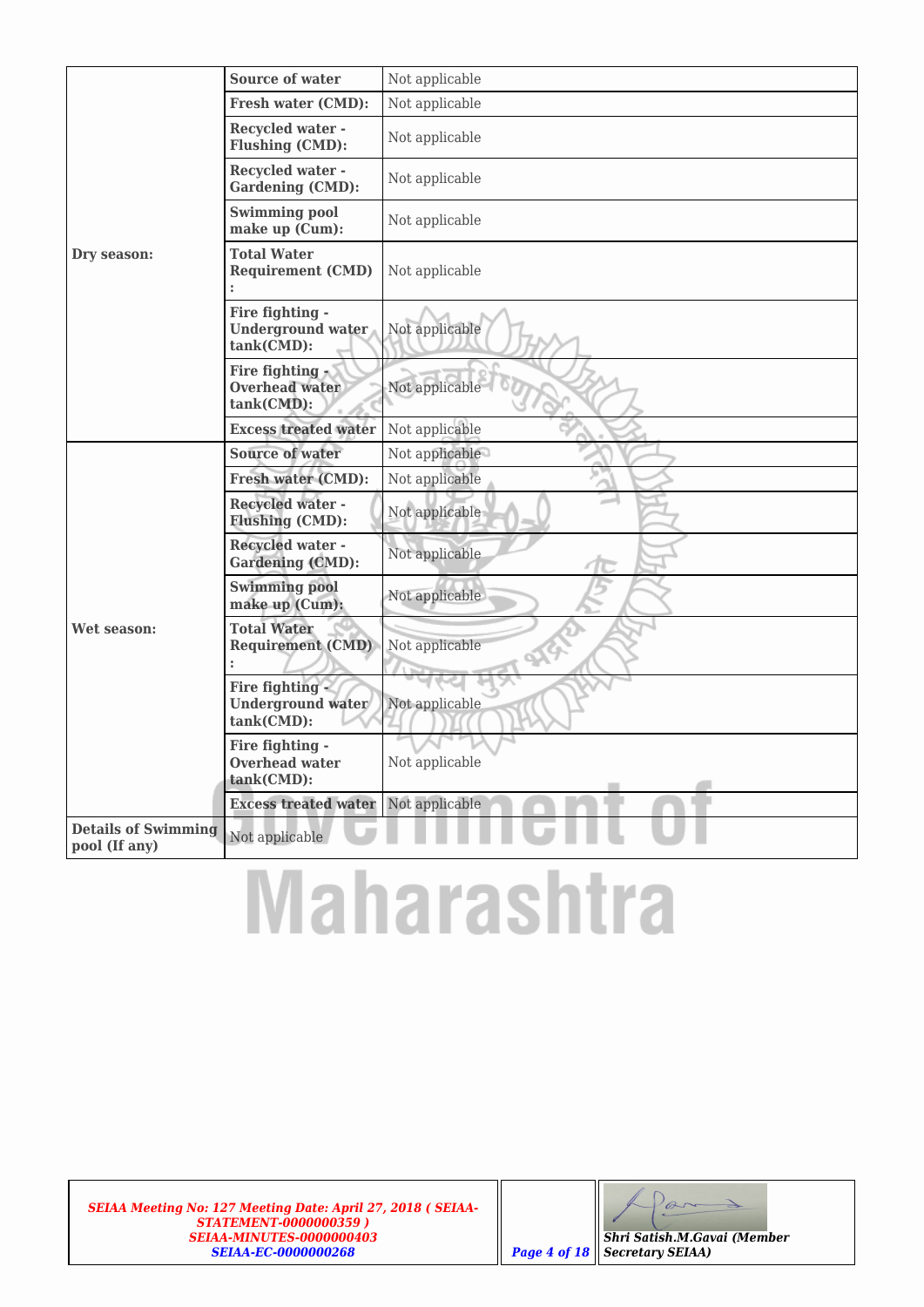| <b>24. Details of Total water consumed</b> |                 |                                                              |              |                                                                                          |                                                                                                                                                                                                               |              |                          |                          |              |  |
|--------------------------------------------|-----------------|--------------------------------------------------------------|--------------|------------------------------------------------------------------------------------------|---------------------------------------------------------------------------------------------------------------------------------------------------------------------------------------------------------------|--------------|--------------------------|--------------------------|--------------|--|
| <b>Particula</b><br>rs                     |                 | <b>Consumption (CMD)</b>                                     |              | Loss (CMD)                                                                               |                                                                                                                                                                                                               |              | <b>Effluent (CMD)</b>    |                          |              |  |
| Water<br><b>Require</b><br>ment            | <b>Existing</b> | <b>Proposed</b>                                              | <b>Total</b> | <b>Existing</b>                                                                          | <b>Proposed</b>                                                                                                                                                                                               | <b>Total</b> | <b>Existing</b>          | <b>Proposed</b>          | <b>Total</b> |  |
| Domestic                                   | $\overline{7}$  | 2.5                                                          | 9.5          | 1.5                                                                                      | 0.4                                                                                                                                                                                                           | 1.9          | 5.5                      | 2.1                      | 7.6          |  |
| Industrial<br>Process                      | 15              | 130                                                          | 145          | $\overline{4}$                                                                           | 70                                                                                                                                                                                                            | 74           | 11                       | 60                       | 71           |  |
| Cooling<br>tower &<br>thermopa<br>ck       | 4               | 346                                                          | 350          | 3.5                                                                                      | 285.5                                                                                                                                                                                                         | 289          | 0.5                      | 60.5                     | 61           |  |
| Gardening                                  | $\overline{4}$  | 14                                                           | 18           | $\overline{\Lambda}$                                                                     | 14                                                                                                                                                                                                            | 18           | $\overline{\phantom{a}}$ | $\overline{\phantom{a}}$ | $-$          |  |
| Fresh<br>water<br>requireme<br>nt          | 30              | 492.5                                                        | 522.5        | 13                                                                                       | 369.90                                                                                                                                                                                                        | 382.9        | 17.00                    | 122.6                    | 139.6        |  |
|                                            |                 |                                                              |              | <b>OMER</b>                                                                              |                                                                                                                                                                                                               |              |                          |                          |              |  |
|                                            |                 | <b>Level of the Ground</b><br>water table:                   |              | 5-7 meters bgl                                                                           |                                                                                                                                                                                                               |              |                          |                          |              |  |
|                                            |                 | <b>Size and no of RWH</b><br>tank(s) and<br><b>Quantity:</b> |              | 1 RWH tank, Capacity - 20 KL                                                             |                                                                                                                                                                                                               |              |                          |                          |              |  |
|                                            |                 | <b>Location of the RWH</b><br>$tank(s)$ :                    |              | Above ground Tank near proposed scrubber area furthur connected to<br><b>U.G Tank</b>    |                                                                                                                                                                                                               |              |                          |                          |              |  |
| 25. Rain Water                             |                 | <b>Quantity of recharge</b><br>pits:                         |              | None                                                                                     |                                                                                                                                                                                                               |              |                          |                          |              |  |
| <b>Harvesting</b><br>(RWH)                 |                 | Size of recharge pits<br>$\ddot{\phantom{0}}$                |              | Not Applicable                                                                           |                                                                                                                                                                                                               |              |                          |                          |              |  |
|                                            |                 | <b>Budgetary allocation</b><br>(Capital cost) :              |              | 15,00,000                                                                                |                                                                                                                                                                                                               |              |                          |                          |              |  |
|                                            |                 | <b>Budgetary allocation</b><br>$(0 \& M cost):$              |              | 1,00,000                                                                                 |                                                                                                                                                                                                               |              |                          |                          |              |  |
|                                            |                 | <b>Details of UGT tanks</b><br>if any:                       |              | RWH Tank - 20 KL<br>U.G Water Tank - 50KL - 2 nos.<br>Fire fighting tank - 4,00,000 ltrs |                                                                                                                                                                                                               |              |                          |                          |              |  |
|                                            |                 |                                                              |              |                                                                                          |                                                                                                                                                                                                               |              |                          |                          |              |  |
|                                            |                 | <b>Natural water</b><br>drainage pattern:                    |              |                                                                                          | There is no natural water drainage in the plant. It is a built plot wherein<br>the storm water from the plot is connected to the common MIDC drains                                                           |              |                          |                          |              |  |
| 26.Storm water<br>drainage                 |                 | <b>Quantity of storm</b><br>water:                           |              |                                                                                          | Average Qty of Storm water - 15.62 m3/hr                                                                                                                                                                      |              |                          |                          |              |  |
|                                            |                 | Size of SWD:                                                 |              |                                                                                          | Line 1:129 m*0.48m*0.85m = 52.632 cum, Line 2:154<br>$m*0.48m*0.85m = 62.832$ cum, Line 3 : 149 m*0.48m*0.85m = 60.792<br>cum, Line $4:109 \text{ m} * 0.48 \text{ m} * 0.85 \text{ m} = 44.472 \text{ cum}.$ |              |                          |                          |              |  |
|                                            |                 |                                                              |              |                                                                                          |                                                                                                                                                                                                               |              |                          |                          |              |  |

*SEIAA Meeting No: 127 Meeting Date: April 27, 2018 ( SEIAA-STATEMENT-0000000359 ) SEIAA-MINUTES-0000000403 SEIAA-EC-0000000268 Page 5 of 18*

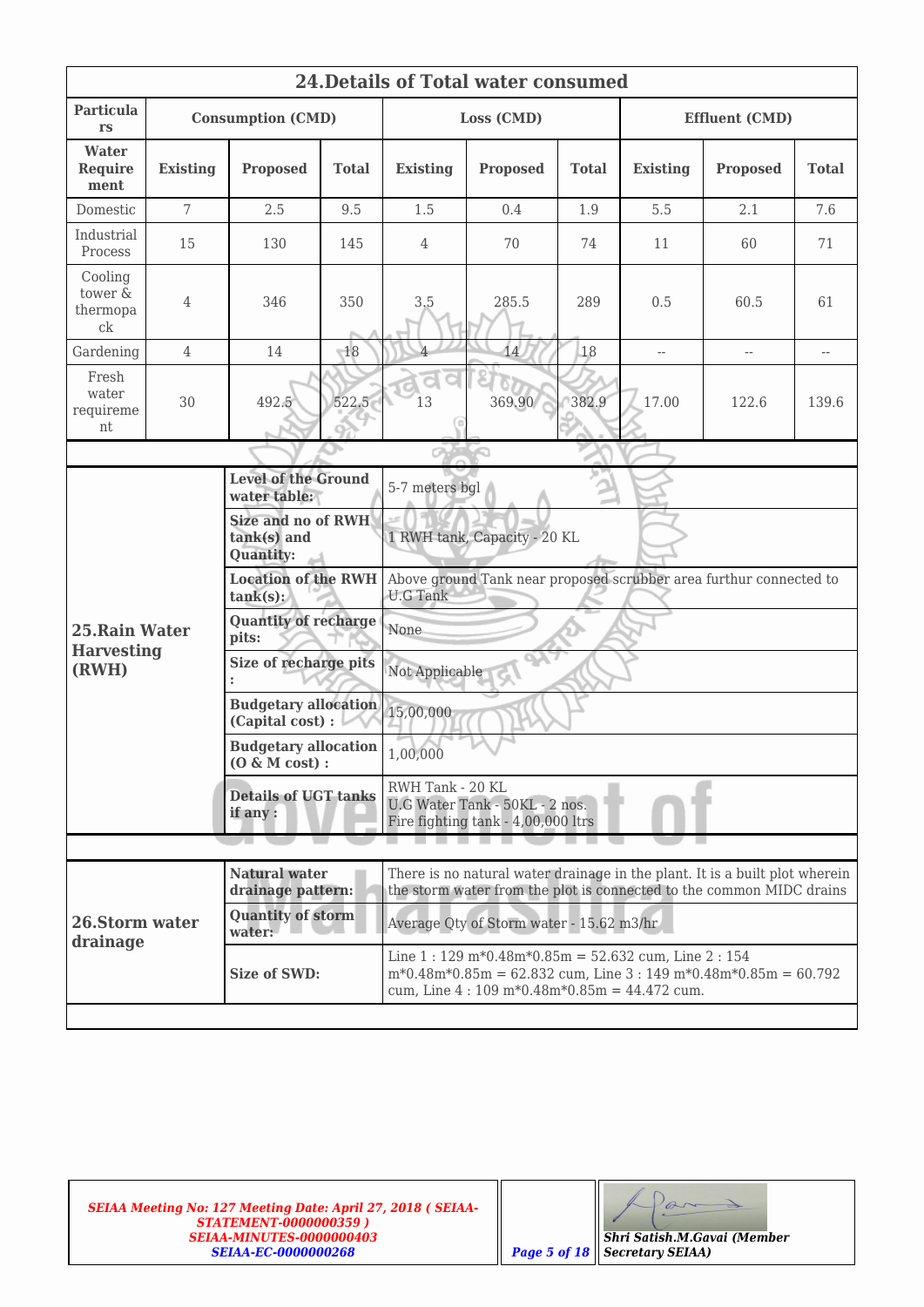|                                      | <b>Sewage generation</b><br>in KLD:             | Total sewage Generation - 7.6 CMD                       |
|--------------------------------------|-------------------------------------------------|---------------------------------------------------------|
| 27. Sewage and<br><b>Waste water</b> | <b>STP</b> technology:                          | Sewage will be treated in the aeration tank of the ETP. |
|                                      | <b>Capacity of STP</b><br>$(CMD)$ :             | Not Applicable                                          |
|                                      | Location & area of<br>the STP:                  | Not Applicable                                          |
|                                      | <b>Budgetary allocation</b><br>(Capital cost):  | Not Applicable                                          |
|                                      | <b>Budgetary allocation</b><br>$(0 \& M cost):$ | Not Applicable                                          |



## **Government of Maharashtra**

*SEIAA Meeting No: 127 Meeting Date: April 27, 2018 ( SEIAA-STATEMENT-0000000359 ) SEIAA-MINUTES-0000000403 SEIAA-EC-0000000268 Page 6 of 18*

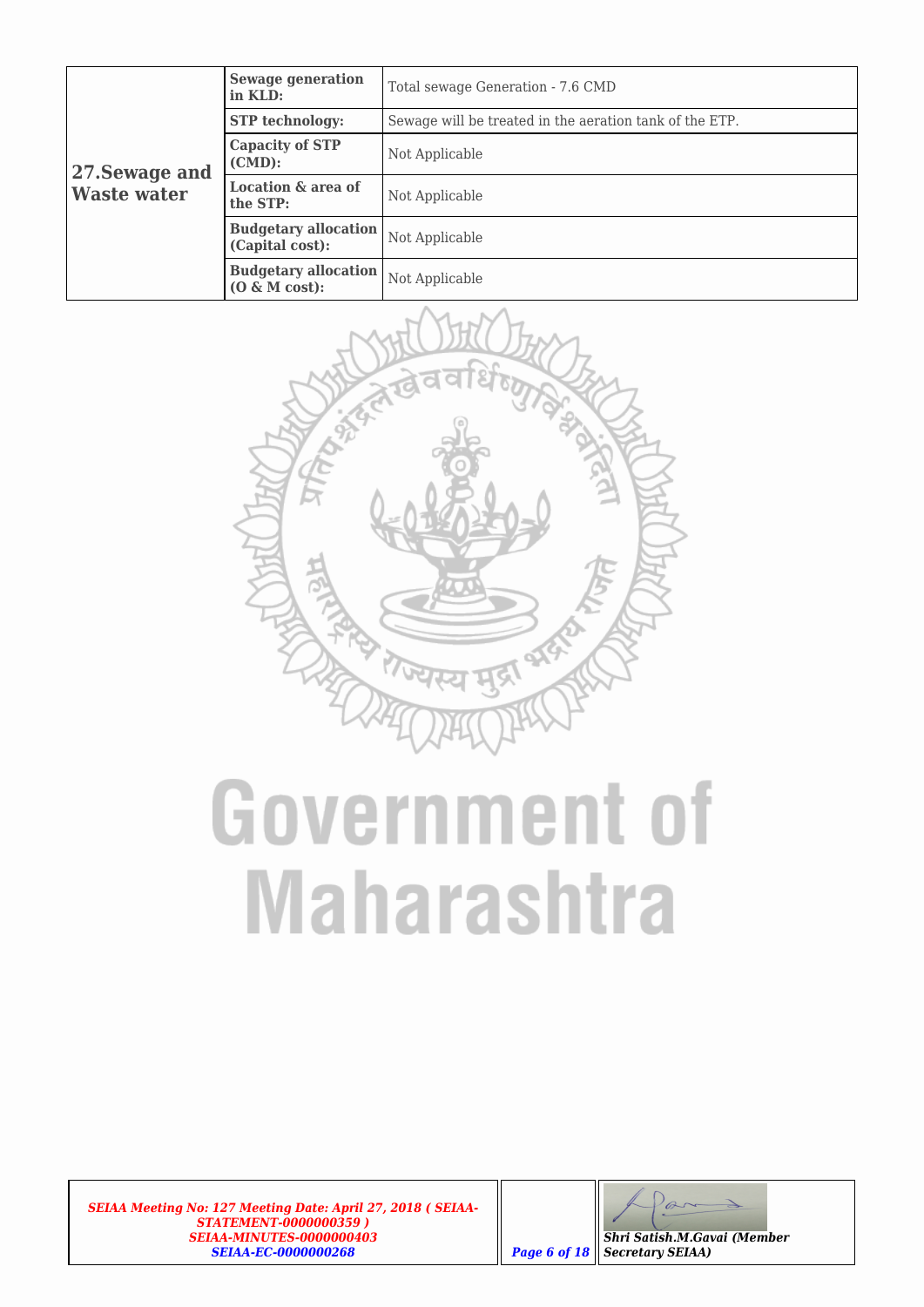|                                                           | <b>28. Solid waste Management</b>                     |                                                                                                                                                                                                                        |  |  |  |  |
|-----------------------------------------------------------|-------------------------------------------------------|------------------------------------------------------------------------------------------------------------------------------------------------------------------------------------------------------------------------|--|--|--|--|
| <b>Waste generation in</b><br>the Pre Construction        | <b>Waste generation:</b>                              | Some demolition of existing structures will be done. Some unused metal<br>scrap will be generated. The municipal solid waste generated during<br>construction phase will be disposed through local municipal facility. |  |  |  |  |
| and Construction<br>phase:                                | Disposal of the<br>construction waste<br>debris:      | Construction debris will be used at site for leveling purposes at site.<br>Unused Metal Scrap will be sold to scrap vendor. Municipal solid waste<br>will be disposed through local municipal facility.                |  |  |  |  |
|                                                           | Dry waste:                                            | PVC and Paper bags - 1.6 MT/M, HDPE/Metal Container - 1200<br>units/Month, Wooden pellets - 500 units/month                                                                                                            |  |  |  |  |
|                                                           | Wet waste:                                            | Not Applicable                                                                                                                                                                                                         |  |  |  |  |
| <b>Waste generation</b>                                   | <b>Hazardous waste:</b>                               | The hazardous waste details are tabulated at Serial no - 45.                                                                                                                                                           |  |  |  |  |
| in the operation<br><b>Phase:</b>                         | <b>Biomedical waste (If</b><br>applicable):           | Not Applicable                                                                                                                                                                                                         |  |  |  |  |
|                                                           | <b>STP Sludge (Dry</b><br>$sludge$ :                  | Not Applicable                                                                                                                                                                                                         |  |  |  |  |
|                                                           | Others if any:                                        | Not Applicable                                                                                                                                                                                                         |  |  |  |  |
|                                                           | Dry waste:                                            | PVC and Paper bags - Sent through local municipal facility, HDPE/Metal<br>Container - Sent to Approved recyclers, Wooden pellets - Sent through<br>local municipal facility.                                           |  |  |  |  |
|                                                           | Wet waste:                                            | Not Applicable                                                                                                                                                                                                         |  |  |  |  |
| <b>Mode of Disposal</b><br>of waste:                      | Hazardous waste:                                      | The Hazardous waste which can be recycled/reprocessed will be sent to<br>authorized reprocessors and recyclers and other hazardous waste will<br>be sent to CHWTSDF, Taloja for disposal.                              |  |  |  |  |
|                                                           | <b>Biomedical waste (If</b><br>applicable):           | Not Applicable                                                                                                                                                                                                         |  |  |  |  |
|                                                           | <b>STP Sludge (Dry</b><br>sludge):                    | Not Applicable                                                                                                                                                                                                         |  |  |  |  |
|                                                           | Others if any:                                        | Not Applicable                                                                                                                                                                                                         |  |  |  |  |
|                                                           | Location(s):                                          | In the north side of the plot. Next to the drum washing and scrap yard.                                                                                                                                                |  |  |  |  |
| Area<br>requirement:                                      | Area for the storage<br>of waste & other<br>material: | A dedicated area of 10 m x 5 m = 50 sq.m is demarcated as Hazardous<br>waste Storage area.                                                                                                                             |  |  |  |  |
|                                                           | Area for machinery:                                   | Not Applicable                                                                                                                                                                                                         |  |  |  |  |
| <b>Budgetary allocation</b>                               | Capital cost:                                         | 500000                                                                                                                                                                                                                 |  |  |  |  |
| (Capital cost and<br>$0 \& M \text{ cost:}$<br>O&M cost): |                                                       | 300000                                                                                                                                                                                                                 |  |  |  |  |

# **Maharashtra**

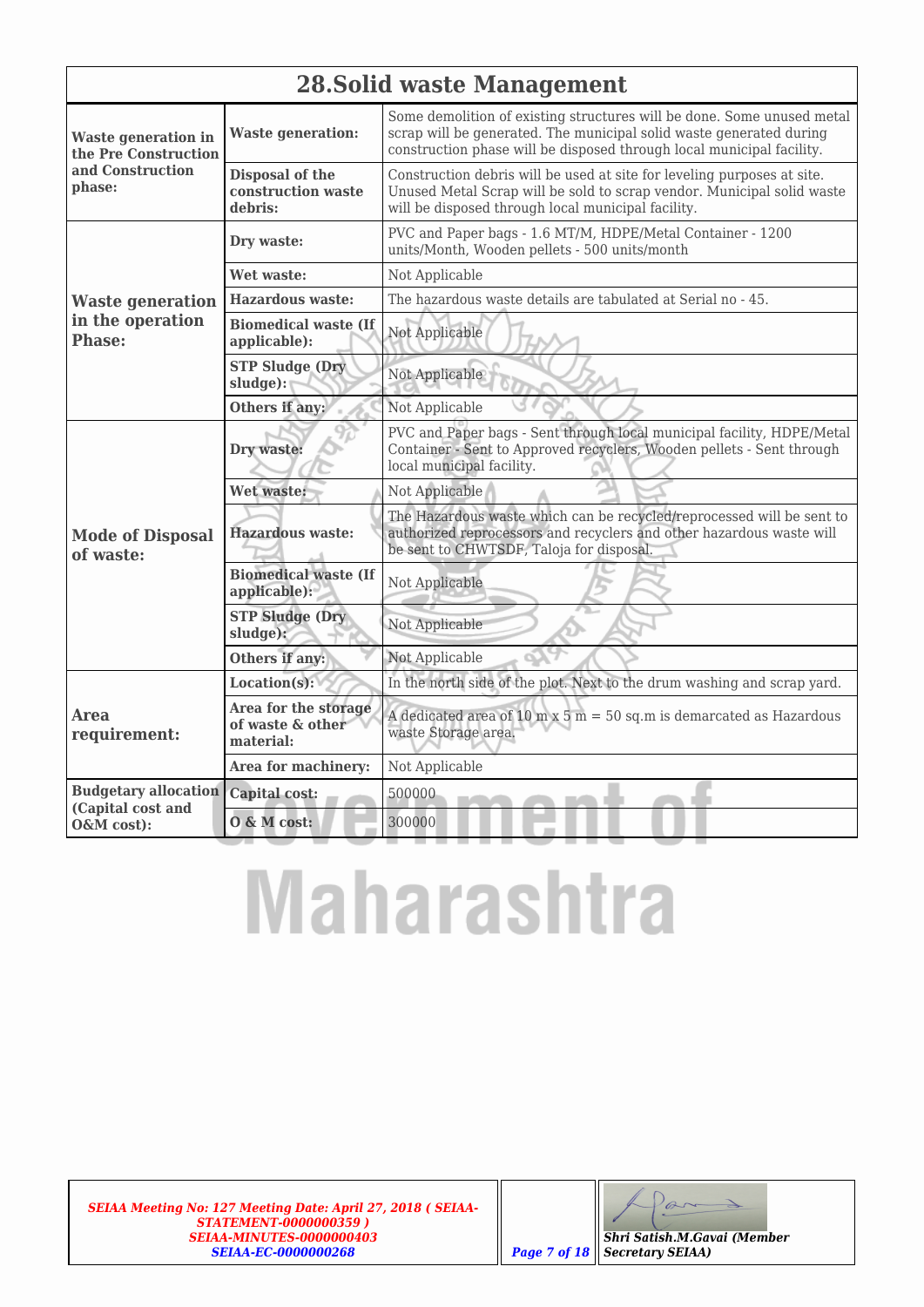| <b>29. Effluent Charecterestics</b>        |                                   |                                                                                                                                                                                                                                                                                 |                                                 |                                                  |                                               |  |  |
|--------------------------------------------|-----------------------------------|---------------------------------------------------------------------------------------------------------------------------------------------------------------------------------------------------------------------------------------------------------------------------------|-------------------------------------------------|--------------------------------------------------|-----------------------------------------------|--|--|
| <b>Serial</b><br><b>Number</b>             | <b>Parameters</b>                 | <b>Unit</b>                                                                                                                                                                                                                                                                     | <b>Inlet Effluent</b><br><b>Charecterestics</b> | <b>Outlet Effluent</b><br><b>Charecterestics</b> | <b>Effluent discharge</b><br>standards (MPCB) |  |  |
|                                            | pH                                |                                                                                                                                                                                                                                                                                 | 6.3                                             | 7.1                                              | $5.5 - 9.0$                                   |  |  |
| $\mathcal{D}$                              | <b>TDS</b>                        | mg/L                                                                                                                                                                                                                                                                            | 113                                             | 60                                               | 2100                                          |  |  |
| 3                                          | COD                               | mg/L                                                                                                                                                                                                                                                                            | 2080                                            | 16                                               | 250                                           |  |  |
| 4                                          | <b>BOD</b>                        | mg/L                                                                                                                                                                                                                                                                            | 583                                             | 8                                                | 100                                           |  |  |
| Amount of effluent generation<br>$(CMD)$ : |                                   | Industrial Effluent Generation - 132 CMD. Domestic Effluent - 7.6 CMD. Total -<br>139.6 CMD                                                                                                                                                                                     |                                                 |                                                  |                                               |  |  |
| Capacity of the ETP:                       |                                   | ETP Capacty - 110 CMD.                                                                                                                                                                                                                                                          |                                                 |                                                  |                                               |  |  |
| recycled:                                  | Amount of treated effluent        | Approx. 137 CMD of effluent will be recycled from the ETP.                                                                                                                                                                                                                      |                                                 |                                                  |                                               |  |  |
|                                            | Amount of water send to the CETP: | No. The project will be a ZLD unit.                                                                                                                                                                                                                                             |                                                 |                                                  |                                               |  |  |
|                                            | Membership of CETP (if require):  | No. The project will be a ZLD unit.                                                                                                                                                                                                                                             |                                                 |                                                  |                                               |  |  |
|                                            | Note on ETP technology to be used | Process and Domestic Effluent will be passed through a fully Fledged ETP followed<br>by R.O. Waste water from utilities will be passed through R.O plant and reused. The<br>R.O reject will be passed through MEE with ATFD The 15 CMD primary treatment<br>will be demolished. |                                                 |                                                  |                                               |  |  |
|                                            | Disposal of the ETP sludge        | The ETP Sludge will be disposed to CHWTSDF, Taloja.                                                                                                                                                                                                                             |                                                 |                                                  |                                               |  |  |



*SEIAA Meeting No: 127 Meeting Date: April 27, 2018 ( SEIAA-STATEMENT-0000000359 ) SEIAA-MINUTES-0000000403 SEIAA-EC-0000000268 Page 8 of 18*

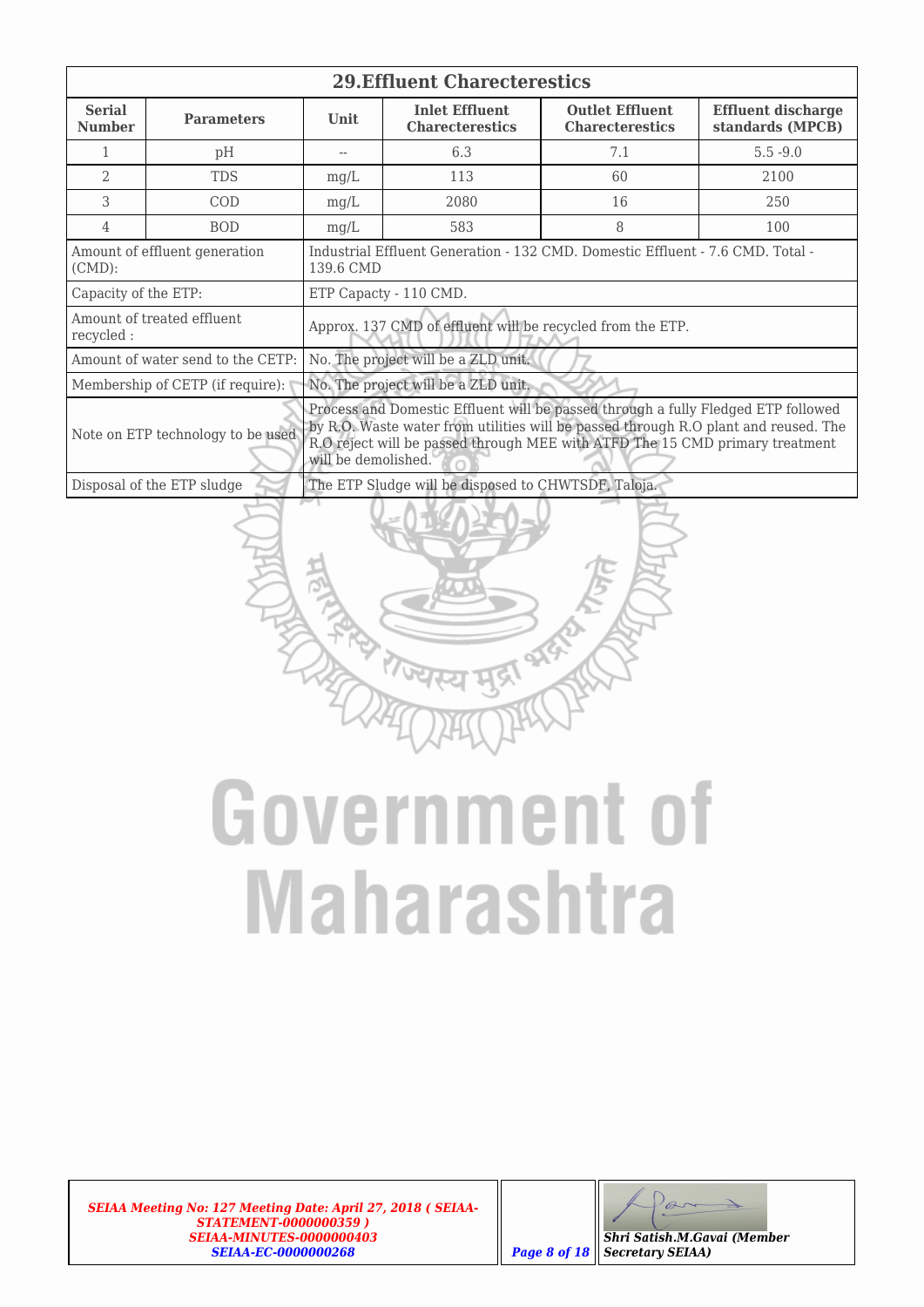| <b>30. Hazardous Waste Details</b>                    |                                                                                      |                                   |                 |                                   |                                       |                                    |                                         |
|-------------------------------------------------------|--------------------------------------------------------------------------------------|-----------------------------------|-----------------|-----------------------------------|---------------------------------------|------------------------------------|-----------------------------------------|
| <b>Serial</b><br><b>Number</b>                        | <b>Description</b>                                                                   | Cat                               | <b>UOM</b>      | <b>Existing</b>                   | <b>Proposed</b>                       | <b>Total</b>                       | <b>Method of Disposal</b>               |
| $\mathbf{1}$                                          | Flue gas cleaning<br>residue                                                         | (34.1)                            | MT/A            | 0.4                               | 0.5                                   | 0.9                                | Disposed to<br>CHWTSDF, Taloja          |
| 2                                                     | Spent ion exchange<br>resin containing toxic<br>material                             | (34.2)                            | MT/A            | $-$                               | $\mathbf{1}$                          | $\mathbf{1}$                       | Disposed to<br>CHWTSDF, Taloja          |
| 3                                                     | Chemical Sludge from<br>waste water treatment.                                       | (34.3)                            | MT/A            | $\overline{2}$                    | 13                                    | 15                                 | Disposed to<br>CHWTSDF, Taloja          |
| 4                                                     | Process residue and<br>Waste                                                         | (28.1)                            | MT/A            | $\overline{2}$                    | $\overline{a}$                        | $\overline{2}$                     | Sent to authorized<br>facility.         |
| 5                                                     | <b>Distillation Residue</b>                                                          | (36.1)                            | MT/A            |                                   | 410                                   | 410                                | Disposed to<br>CHWTSDF, Taloja          |
| 6                                                     | Spent Solvent                                                                        | (20.2)                            | MT/A            | 6                                 | 6 <sup>1</sup>                        | 6                                  | Sent to authorized<br>vendors           |
| 7                                                     | Waste residue<br>containing oil                                                      | (5.1)                             | MT/A            | 1.5                               | 2.0                                   | 3.5                                | Sent to authorized<br>facility.         |
| 8                                                     | Discarded<br>containers/barrels/liners<br>contaminated with haz.<br>Wastes/chemicals | (33.1)                            | MT/A            |                                   | 10                                    | 10                                 | Sent to authorized<br>vendors           |
| 9                                                     | Filter and filter cleaning<br>material                                               |                                   | MT/A            |                                   | 0.5                                   | 0.5                                | Disposed to<br>CHWTSDF, Taloja          |
| 10                                                    | <b>MEE</b> Residue                                                                   | (37.3)                            | MT/A            |                                   | 60                                    | 60                                 | Disposed to<br>CHWTSDF, Taloja          |
| 11                                                    | Spent Catalyst/ Carbon                                                               | (28.2,<br>28.3)                   | MT/A            |                                   | ́<br>$\overline{c}$                   | $\overline{2}$                     | Disposed to<br>CHWTSDF, Taloja          |
|                                                       |                                                                                      |                                   |                 | <b>31.Stacks emission Details</b> |                                       |                                    |                                         |
| <b>Serial</b><br><b>Number</b>                        | <b>Section &amp; units</b>                                                           | <b>Fuel Used with</b><br>Quantity |                 | <b>Stack No.</b>                  | Height<br>from<br>ground<br>level (m) | <b>Internal</b><br>diameter<br>(m) | <b>Temp. of Exhaust</b><br><b>Gases</b> |
| $\mathbf{1}$                                          | Thermic Fluid Heater -<br>6 Lakh Kcal/Hr                                             | Furnace Oil /LDO-1.2<br>MT/Day    |                 | $\mathbf{1}$                      | 25                                    | 0.3                                | 104 Degree C                            |
| 2                                                     | Thermic Fluid Heater -<br>8 Lakh Kcal/Hr and<br>Steam Boiler - 3.5 TPH               | Furnace Oil/LDO- 8.0<br>MT/Day    |                 | $\overline{2}$                    | 39                                    | 0.6                                | 180 degree C                            |
| 3                                                     | D.G Set 250 KVA                                                                      | HSD - 167 L/Day                   |                 | 3                                 | 8                                     | 0.1                                | 100 degreee C                           |
| $\overline{4}$                                        | D.G Set 800 KVA                                                                      | HSD - 400 L/Day                   |                 | $\overline{4}$                    | $\boldsymbol{8}$                      | 0.1                                | 110 degreee C                           |
| 5                                                     | Scrubber                                                                             |                                   |                 | $\overline{5}$                    | 12                                    | 0.1                                | 40 degree C                             |
| $6\,$                                                 | <b>Spray Dryer</b>                                                                   |                                   |                 | $6\overline{6}$                   | 25                                    | 0.55                               | 90 degree C                             |
| $\overline{7}$                                        | Dust Exhaust                                                                         | $-$                               |                 | 7                                 | 15                                    | 0.15                               | 75 degree C                             |
| $\, 8$                                                | Vent Scrubber                                                                        | $-$                               |                 | 8                                 | 12                                    | 0.1                                | 30 degree C                             |
|                                                       |                                                                                      |                                   |                 | 32. Details of Fuel to be used    |                                       |                                    |                                         |
| <b>Serial</b><br><b>Number</b>                        | <b>Type of Fuel</b>                                                                  |                                   | <b>Existing</b> |                                   | <b>Proposed</b>                       |                                    | <b>Total</b>                            |
| $\mathbf{1}$                                          | FO/LDO                                                                               |                                   | 1.2 MT/Day      |                                   | 8.0 MT/Day                            |                                    | 9.2 MT/Day                              |
| $\overline{2}$                                        | <b>HSD</b>                                                                           |                                   | 167 L/Day       |                                   | 400 L/Day                             |                                    | 567 L/Day                               |
| 33. Source of Fuel                                    |                                                                                      |                                   | Local Vendor    |                                   |                                       |                                    |                                         |
| 34. Mode of Transportation of fuel to site<br>By Road |                                                                                      |                                   |                 |                                   |                                       |                                    |                                         |
|                                                       |                                                                                      |                                   |                 |                                   |                                       |                                    |                                         |

| <b>SEIAA Meeting No: 127 Meeting Date: April 27, 2018 ( SEIAA-</b> |                          |
|--------------------------------------------------------------------|--------------------------|
| <b>STATEMENT-0000000359)</b>                                       |                          |
| <b>SEIAA-MINUTES-0000000403</b>                                    |                          |
| <b>SEIAA-EC-0000000268</b>                                         | $\parallel$ Page 9 of 18 |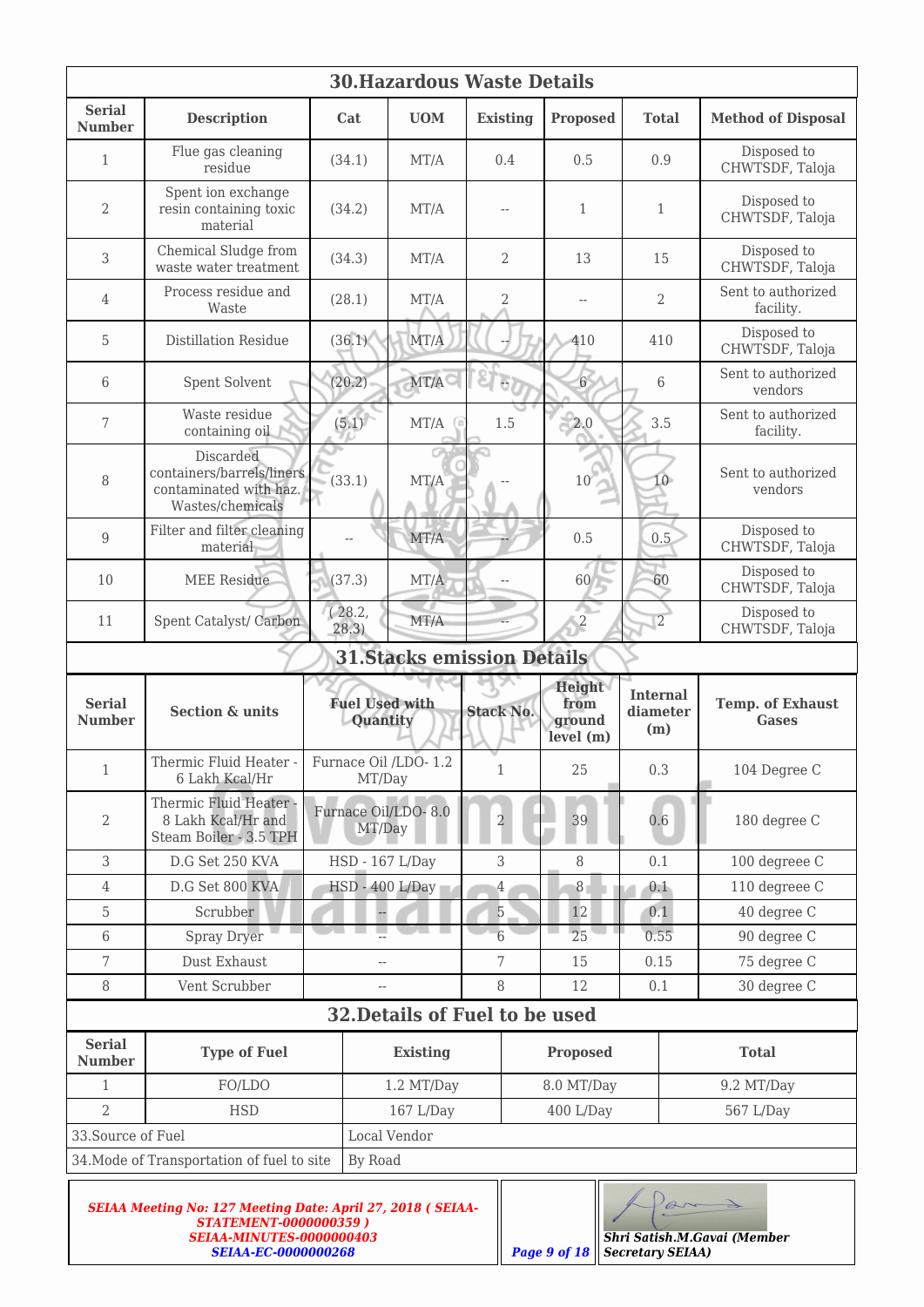|                                | 35. Energy                                                                                                                                                                                                                    |                                                                                                                                                                                                  |                                                                                                                                                                                                                                                                                                                                                                            |                                                                                                                                                                                                                                                                                                                                                                                                                                                                                                                                                    |  |  |  |
|--------------------------------|-------------------------------------------------------------------------------------------------------------------------------------------------------------------------------------------------------------------------------|--------------------------------------------------------------------------------------------------------------------------------------------------------------------------------------------------|----------------------------------------------------------------------------------------------------------------------------------------------------------------------------------------------------------------------------------------------------------------------------------------------------------------------------------------------------------------------------|----------------------------------------------------------------------------------------------------------------------------------------------------------------------------------------------------------------------------------------------------------------------------------------------------------------------------------------------------------------------------------------------------------------------------------------------------------------------------------------------------------------------------------------------------|--|--|--|
|                                |                                                                                                                                                                                                                               | Source of power<br>supply:                                                                                                                                                                       | <b>MSEDCL</b>                                                                                                                                                                                                                                                                                                                                                              |                                                                                                                                                                                                                                                                                                                                                                                                                                                                                                                                                    |  |  |  |
|                                |                                                                                                                                                                                                                               | <b>During Construction</b><br><b>Phase: (Demand</b><br>Load)                                                                                                                                     | 100 KW                                                                                                                                                                                                                                                                                                                                                                     |                                                                                                                                                                                                                                                                                                                                                                                                                                                                                                                                                    |  |  |  |
|                                |                                                                                                                                                                                                                               | <b>DG set as Power</b><br>back-up during<br>construction phase                                                                                                                                   | <b>250 KVA</b>                                                                                                                                                                                                                                                                                                                                                             |                                                                                                                                                                                                                                                                                                                                                                                                                                                                                                                                                    |  |  |  |
|                                | <b>Power</b>                                                                                                                                                                                                                  | <b>During Operation</b><br>phase (Connected<br>load):                                                                                                                                            | 150 KW                                                                                                                                                                                                                                                                                                                                                                     |                                                                                                                                                                                                                                                                                                                                                                                                                                                                                                                                                    |  |  |  |
|                                | requirement:                                                                                                                                                                                                                  | <b>During Operation</b><br>phase (Demand<br>load):                                                                                                                                               | <b>120 KVA</b>                                                                                                                                                                                                                                                                                                                                                             |                                                                                                                                                                                                                                                                                                                                                                                                                                                                                                                                                    |  |  |  |
|                                |                                                                                                                                                                                                                               | <b>Transformer:</b>                                                                                                                                                                              | 1250 KW                                                                                                                                                                                                                                                                                                                                                                    |                                                                                                                                                                                                                                                                                                                                                                                                                                                                                                                                                    |  |  |  |
|                                |                                                                                                                                                                                                                               | <b>DG</b> set as Power<br>back-up during<br>operation phase:                                                                                                                                     | D.G Set - 250 KVA and 800 KVA                                                                                                                                                                                                                                                                                                                                              |                                                                                                                                                                                                                                                                                                                                                                                                                                                                                                                                                    |  |  |  |
|                                |                                                                                                                                                                                                                               | Fuel used:                                                                                                                                                                                       | <b>HSD</b>                                                                                                                                                                                                                                                                                                                                                                 |                                                                                                                                                                                                                                                                                                                                                                                                                                                                                                                                                    |  |  |  |
|                                |                                                                                                                                                                                                                               | <b>Details of high</b><br>tension line passing<br>through the plot if<br>any:                                                                                                                    | Not Applicable                                                                                                                                                                                                                                                                                                                                                             |                                                                                                                                                                                                                                                                                                                                                                                                                                                                                                                                                    |  |  |  |
|                                |                                                                                                                                                                                                                               |                                                                                                                                                                                                  |                                                                                                                                                                                                                                                                                                                                                                            | Energy saving by non-conventional method:                                                                                                                                                                                                                                                                                                                                                                                                                                                                                                          |  |  |  |
| building.                      | For harnessing solar energy, the roof top area of ware house accounting to 875 sq. m. will be considered.<br>Approx. 30 KW of power is anticipated from the setup which would be used for canteen, store, warehouse and admin |                                                                                                                                                                                                  |                                                                                                                                                                                                                                                                                                                                                                            |                                                                                                                                                                                                                                                                                                                                                                                                                                                                                                                                                    |  |  |  |
|                                |                                                                                                                                                                                                                               |                                                                                                                                                                                                  |                                                                                                                                                                                                                                                                                                                                                                            | 36. Detail calculations & % of saving:                                                                                                                                                                                                                                                                                                                                                                                                                                                                                                             |  |  |  |
| <b>Serial</b><br><b>Number</b> |                                                                                                                                                                                                                               | <b>Energy Conservation Measures</b>                                                                                                                                                              |                                                                                                                                                                                                                                                                                                                                                                            | Saving %                                                                                                                                                                                                                                                                                                                                                                                                                                                                                                                                           |  |  |  |
| 1                              |                                                                                                                                                                                                                               | Harvesting solar Energy                                                                                                                                                                          |                                                                                                                                                                                                                                                                                                                                                                            | 30 KW.                                                                                                                                                                                                                                                                                                                                                                                                                                                                                                                                             |  |  |  |
|                                |                                                                                                                                                                                                                               |                                                                                                                                                                                                  |                                                                                                                                                                                                                                                                                                                                                                            | 37. Details of pollution control Systems                                                                                                                                                                                                                                                                                                                                                                                                                                                                                                           |  |  |  |
| <b>Source</b>                  |                                                                                                                                                                                                                               | <b>Existing pollution control system</b>                                                                                                                                                         |                                                                                                                                                                                                                                                                                                                                                                            | Proposed to be installed                                                                                                                                                                                                                                                                                                                                                                                                                                                                                                                           |  |  |  |
| Air                            |                                                                                                                                                                                                                               | Stack attached to thermic fluid heater with sufficient<br>height of 25 meters. Stack of Spray drier is provided<br>with dust collector. Stack of Dust Exhaust is provided<br>with bagging filter | Stack height of 39 meter will be provided for<br>common stack connected to Boiler and Thermic Fluid<br>Heater. 2 alkali and 3 water scrubbers will be<br>installed for scrubbing the process emission. One<br>vent scrubber will also be provided for process<br>emissions. An additional D.G Set will be installed, a<br>stack height of 8 meters will be provided to it. |                                                                                                                                                                                                                                                                                                                                                                                                                                                                                                                                                    |  |  |  |
| Water                          | Existing ETP of 15 CMD is installed at site.                                                                                                                                                                                  |                                                                                                                                                                                                  |                                                                                                                                                                                                                                                                                                                                                                            | The effluent generated from the boiler blow down $\&$<br>cooling tower blow down will be sent to R.O, the R.O<br>permeate will be reused for Cooling tower makeup &<br>R.O reject will be sent to MEE followed by ATFD. The<br>effluent generated from process will be treated in full<br>fledged ETP with R.O, the R.O permeate will be<br>reused for cooling tower intake & R.O reject will be<br>subjected to MEE followed by ATFD. The MEE<br>Condensate will be reused for cooling tower and<br>residue will be sent to CHWTDSF. The Domestic |  |  |  |

| <b>SEIAA Meeting No: 127 Meeting Date: April 27, 2018 (SEIAA-</b><br><b>STATEMENT-0000000359)</b><br><b>SEIAA-MINUTES-0000000403</b> | <b>Page 10 of Shri Satish.M.Gavai (Member</b> |
|--------------------------------------------------------------------------------------------------------------------------------------|-----------------------------------------------|
| <b>SEIAA-EC-0000000268</b>                                                                                                           | <b>18    Secretary SEIAA)</b>                 |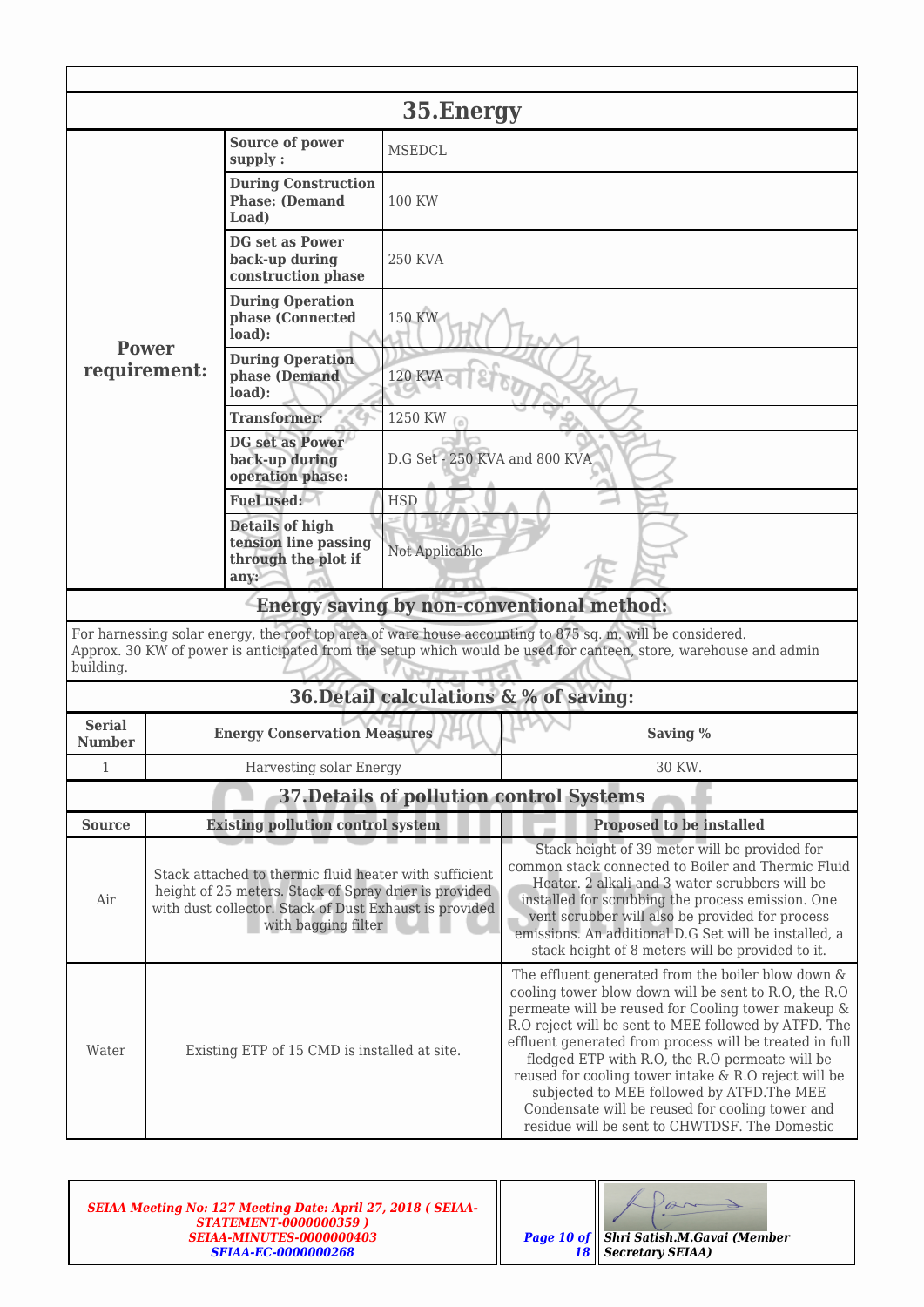| Noise                                                                                                                                                               |                                                                |                                   | Acoustic enclosure for noise generating equipments<br>& Green belt has been provided.                                                                                                                | Acoustic enclosure will be provided to D.G set for<br>attenuation of noise level during operation. Boiler &<br>Thermopack will placed in a confined space viz.<br>boiler house where the surrounding walls acts as a<br>barrier for noise propagation. Isolation of high<br>intensity noise generating equipments. Appropriate<br>traffic management to be implemented. Green belt<br>developed around the company premises will acts a<br>noise barrier. Appropriate PPE should be provided to<br>workers. |                             |                                                               |  |  |
|---------------------------------------------------------------------------------------------------------------------------------------------------------------------|----------------------------------------------------------------|-----------------------------------|------------------------------------------------------------------------------------------------------------------------------------------------------------------------------------------------------|-------------------------------------------------------------------------------------------------------------------------------------------------------------------------------------------------------------------------------------------------------------------------------------------------------------------------------------------------------------------------------------------------------------------------------------------------------------------------------------------------------------|-----------------------------|---------------------------------------------------------------|--|--|
| Solid<br>waste                                                                                                                                                      |                                                                |                                   | The recyclables are spent to authorized vendor for<br>reprocessing or recylcling, the other wastes are spent<br>to CHWTSDF, Taloja for disposal.                                                     | The Hazardous waste namely spent Solvent and<br>Discarded containers/barrels/liners contaminated<br>with haz. Wastes/chemicals will be sent to authorized<br>reprocessors and recyclers and other hazardous<br>waste will be sent to CHWTSDF, Taloja for disposal.                                                                                                                                                                                                                                          |                             |                                                               |  |  |
|                                                                                                                                                                     | <b>Budgetary allocation</b><br>(Capital cost and<br>O&M cost): | Capital cost:<br>O & M cost:      | 15 Lakhs<br>1 Lakh                                                                                                                                                                                   |                                                                                                                                                                                                                                                                                                                                                                                                                                                                                                             |                             |                                                               |  |  |
|                                                                                                                                                                     |                                                                |                                   |                                                                                                                                                                                                      |                                                                                                                                                                                                                                                                                                                                                                                                                                                                                                             |                             | <b>38. Environmental Management plan Budgetary Allocation</b> |  |  |
|                                                                                                                                                                     |                                                                |                                   | a) Construction phase (with Break-up):                                                                                                                                                               |                                                                                                                                                                                                                                                                                                                                                                                                                                                                                                             |                             |                                                               |  |  |
| <b>Serial</b><br><b>Number</b>                                                                                                                                      |                                                                | <b>Attributes</b>                 | <b>Parameter</b>                                                                                                                                                                                     |                                                                                                                                                                                                                                                                                                                                                                                                                                                                                                             |                             | <b>Total Cost per annum (Rs. In Lacs)</b>                     |  |  |
| $\mathbf{1}$                                                                                                                                                        | Air Pollution Control                                          |                                   | Mist sprinkling will be<br>done to reduce the<br>dust emission due to<br>construction activities.<br><b>PUC Certified vehicles</b><br>will b used for<br>transportation of<br>construction material. |                                                                                                                                                                                                                                                                                                                                                                                                                                                                                                             | 0.5                         |                                                               |  |  |
| 2                                                                                                                                                                   |                                                                | <b>Water Pollution</b><br>Control | The sewage will be<br>treated in septic tank<br>followed by soak pit.                                                                                                                                | 0.2                                                                                                                                                                                                                                                                                                                                                                                                                                                                                                         |                             |                                                               |  |  |
| 3                                                                                                                                                                   |                                                                | Noise Pollution<br>Control        | PPE will be provided<br>to workers exposed to<br>high intensity noise<br>levels. Noise<br>generating<br>machineries will be<br>kept in isolated places<br>and used only during<br>day time.          |                                                                                                                                                                                                                                                                                                                                                                                                                                                                                                             |                             | nent of                                                       |  |  |
| 4                                                                                                                                                                   |                                                                | Solid Waste<br>Management         | The solid waste<br>generated like metal<br>left overs and scrap<br>will be segregated and<br>stored seperately and<br>sold to scrap dealers.                                                         |                                                                                                                                                                                                                                                                                                                                                                                                                                                                                                             | <b>ISNIF</b>                |                                                               |  |  |
| 5                                                                                                                                                                   |                                                                | Occupational Health               | Proper safety and<br>PPE's will be provided<br>to workers at<br>construction site. First<br>aid facility will be kept<br>at the construction<br>site.                                                |                                                                                                                                                                                                                                                                                                                                                                                                                                                                                                             |                             | 0.1                                                           |  |  |
|                                                                                                                                                                     |                                                                |                                   | b) Operation Phase (with Break-up):                                                                                                                                                                  |                                                                                                                                                                                                                                                                                                                                                                                                                                                                                                             |                             |                                                               |  |  |
| <b>Serial</b><br><b>Number</b>                                                                                                                                      |                                                                | Component                         | <b>Description</b>                                                                                                                                                                                   |                                                                                                                                                                                                                                                                                                                                                                                                                                                                                                             | Capital cost Rs. In<br>Lacs | <b>Operational and Maintenance</b><br>cost (Rs. in Lacs/yr)   |  |  |
| <b>SEIAA Meeting No: 127 Meeting Date: April 27, 2018 ( SEIAA-</b><br><b>STATEMENT-0000000359)</b><br><b>SEIAA-MINUTES-0000000403</b><br><b>SEIAA-EC-0000000268</b> |                                                                |                                   |                                                                                                                                                                                                      |                                                                                                                                                                                                                                                                                                                                                                                                                                                                                                             | Page 11 of<br>18            | Shri Satish.M.Gavai (Member<br><b>Secretary SEIAA)</b>        |  |  |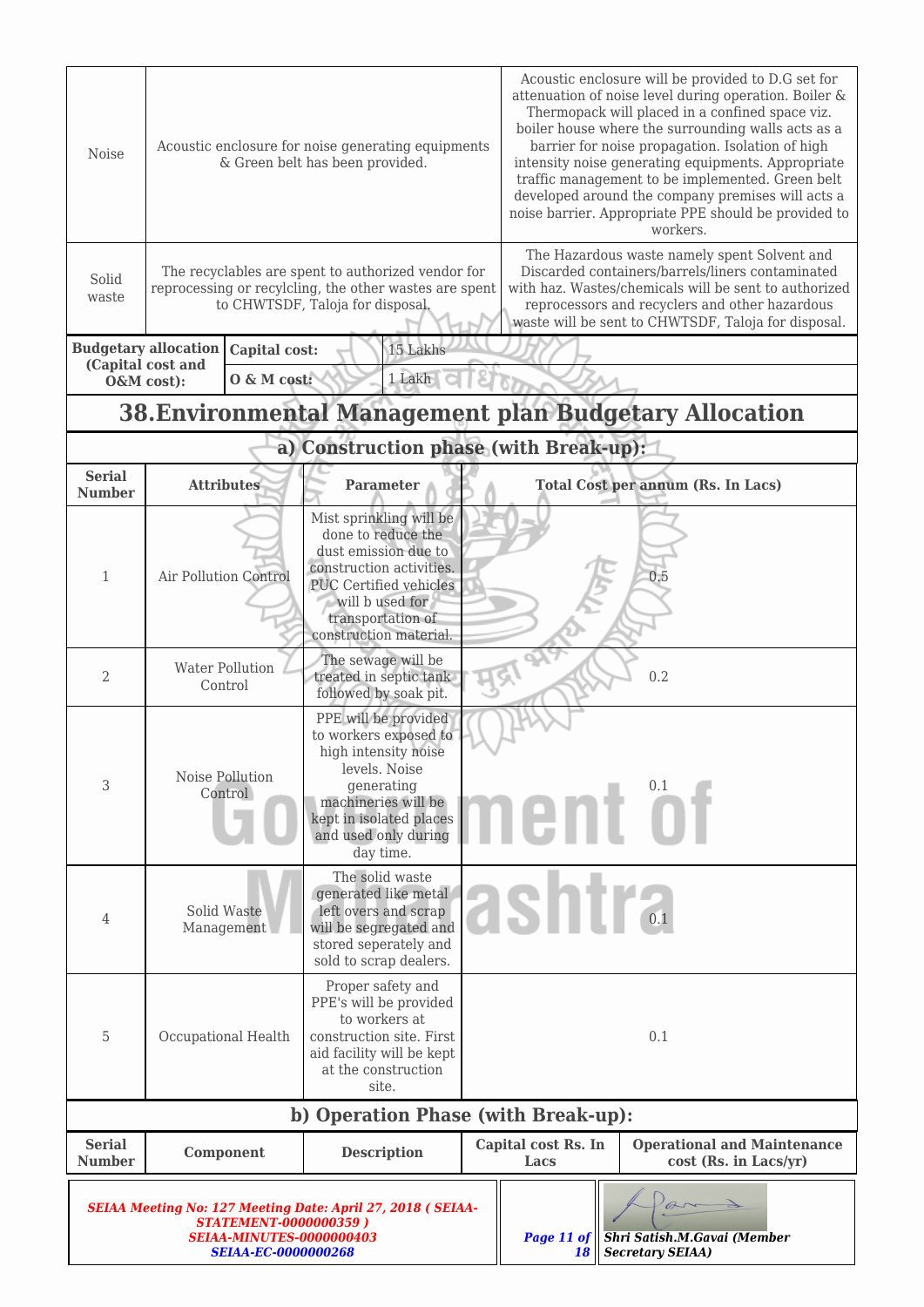| $\mathbf{1}$                                   |                                                                               | New stack of 39 m<br>height for boiler<br>Installation of 3 water<br>Air Pollution Control<br>scrubbers & 2 alkali<br>scrubbers & 1 vent<br>scrubber |                                                                                                                                |                                                                                             | 3<br>55.50                                                                                |                                  |                            |                                                 |
|------------------------------------------------|-------------------------------------------------------------------------------|------------------------------------------------------------------------------------------------------------------------------------------------------|--------------------------------------------------------------------------------------------------------------------------------|---------------------------------------------------------------------------------------------|-------------------------------------------------------------------------------------------|----------------------------------|----------------------------|-------------------------------------------------|
| 2                                              |                                                                               | <b>Water Pollution</b><br>Control                                                                                                                    | Up gradation of ETP<br>comprising of primary,<br>secondary & tertiary<br>treatment along with<br>installation of MEE &<br>R.O. | 375                                                                                         |                                                                                           |                                  | 4                          |                                                 |
| 3                                              |                                                                               | Noise Pollution<br>Control                                                                                                                           | Installation of anti-<br>vibration pads, &<br>Enclosures for DG set                                                            |                                                                                             | 15                                                                                        |                                  | $\overline{2}$             |                                                 |
| 4                                              |                                                                               | Solid Waste<br>Management                                                                                                                            | records.                                                                                                                       | Purchase of additional<br>containers for storage<br>of solid waste and<br>maintenance of    |                                                                                           |                                  | 3                          |                                                 |
| 5                                              |                                                                               | Environment<br>Monitoring &<br>Management                                                                                                            | Quarterly<br>Environmental<br>Monitoring                                                                                       |                                                                                             |                                                                                           |                                  | 3                          |                                                 |
| 6                                              |                                                                               | Occupational Health                                                                                                                                  | Glares, Breathing<br>Masks, Gloves, Boots,<br>Helmets, Ear Plugs<br>etc. & annual health-<br>medical checkup of<br>workers     |                                                                                             |                                                                                           |                                  | 1.5                        |                                                 |
| 7                                              |                                                                               | Green belt                                                                                                                                           | Maintainence of green<br>belt                                                                                                  |                                                                                             | 2.5                                                                                       |                                  | $\mathbf{1}$               |                                                 |
| 8                                              | Rain Water Harvesting                                                         |                                                                                                                                                      |                                                                                                                                | <b>Installation of RWH</b><br>15<br>system & annual<br>$\mathbf{1}$<br>cleaning of RWH tank |                                                                                           |                                  |                            |                                                 |
|                                                | 39. Storage of chemicals (inflamable/explosive/hazardous/toxic<br>substances) |                                                                                                                                                      |                                                                                                                                |                                                                                             |                                                                                           |                                  |                            |                                                 |
| <b>Description</b>                             |                                                                               | <b>Status</b>                                                                                                                                        | Location                                                                                                                       | <b>Storage</b><br>Capacity<br>in MT                                                         | <b>Maximum</b><br>Quantity<br>of<br><b>Storage</b><br>at any<br>point of<br>time in<br>MT | Consumptio<br>n / Month in<br>MT | Source of<br><b>Supply</b> | <b>Means</b> of<br>transportatio<br>$\mathbf n$ |
| Lauryl Alcohol                                 |                                                                               | Liquid                                                                                                                                               | <b>Storage Tank</b>                                                                                                            | 75                                                                                          | 75                                                                                        | 112.10                           | Local/Import               | Multimode                                       |
| Dextrose                                       |                                                                               | Solid                                                                                                                                                | Godown                                                                                                                         | 30                                                                                          | 30                                                                                        | 22.50                            | Local                      | Road                                            |
| Caustic Lye                                    |                                                                               | Liquid                                                                                                                                               | <b>Storage Tank</b>                                                                                                            | 50                                                                                          | 50                                                                                        | 70.92                            | Local                      | Road                                            |
| Rapeseed Oil                                   |                                                                               | Liquid                                                                                                                                               | Godown                                                                                                                         | 20                                                                                          | 20                                                                                        | 5                                | Import                     | Multimodel                                      |
| Tung Oil                                       |                                                                               | Liquid                                                                                                                                               | Godown                                                                                                                         | $20\,$                                                                                      | 20                                                                                        | 3.33                             | Local                      | Road                                            |
| Behenyl Alcohol                                |                                                                               | Solid                                                                                                                                                | Godown                                                                                                                         | 50                                                                                          | 50                                                                                        | 40.46                            | Local                      | Road                                            |
| Thionyl Chloride<br>p-Methoxy Cinnamic<br>Acid |                                                                               | Liquid<br>Solid                                                                                                                                      | Storage Tank<br>Godown                                                                                                         | 40<br>20                                                                                    | 40<br>20                                                                                  | 81.40<br>11.29                   | Local<br>Local             | Road<br>Road                                    |
| <b>DMAPA</b>                                   |                                                                               | Liquid                                                                                                                                               | Storage Tank                                                                                                                   | 30                                                                                          | 30                                                                                        | 28.42                            | Both                       | Multimodel                                      |
| p-nitro benzoic acid                           |                                                                               | Solid                                                                                                                                                | Godown                                                                                                                         | 50                                                                                          | 50                                                                                        | 67                               | Local                      | Road                                            |
| 2 - Ethyl hexanol                              |                                                                               | Liquid                                                                                                                                               | Storage Tank                                                                                                                   | 50                                                                                          | 50                                                                                        | 169.25                           | Local                      | Road                                            |

| <b>SEIAA Meeting No: 127 Meeting Date: April 27, 2018 ( SEIAA-</b> |
|--------------------------------------------------------------------|
| <b>STATEMENT-0000000359)</b>                                       |
| SEIAA-MINUTES-0000000403                                           |
| <b>SEIAA-EC-0000000268</b>                                         |

*18*

*Shri Satish.M.Gavai (Member*

 $\curvearrowright$ 

*Secretary SEIAA)*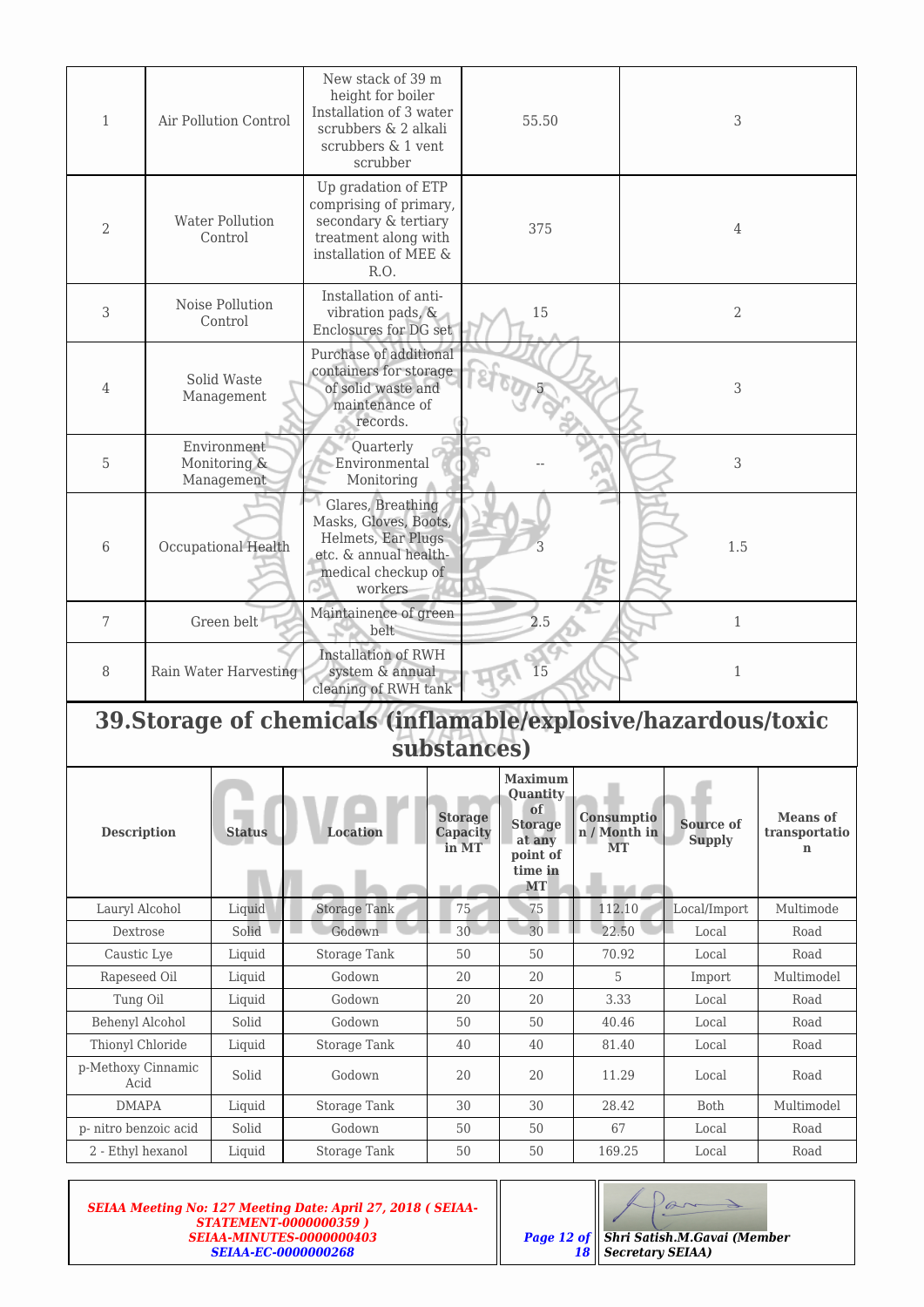| Hydrogen Gas                    | Gas                    | CCOE                | 1 rack of<br>150<br>cylinders | 1 rack of<br>150<br>cylinders | 2.5   | Local       | Road       |
|---------------------------------|------------------------|---------------------|-------------------------------|-------------------------------|-------|-------------|------------|
| Cyanuric Chloride               | Solid                  | Godown              | 30                            | 30                            | 22.5  | Local       | Road       |
| Trimethyl amine                 | Gas                    | CCOE                | 10                            | 10                            | 4.58  | Local       | Road       |
| Dipropylene Glycol              | Liquid                 | Godown              | 20                            | 20                            | 12.08 | Both        | Multimodel |
| Caprylic acid                   | Liquid                 | Godown              | 20                            | 20                            | 8.35  | Both        | Multimodel |
| Undecylenic acid                | Liquid                 | Godown              | 20                            | 20                            | 9.5   | Local       | Road       |
| Glycine                         | Solid                  | Godown              | 30                            | 30                            | 31.65 | Import      | Multimodel |
| <b>HCl Solution</b>             | Liquid                 | Storage tank        | 50                            | 50                            | 15.21 | Local       | Road       |
| Cetyl Alcohol                   | Solid                  | Godown              | 50                            | 50                            | 55.42 | Local       | Road       |
| Polyphosphoric acid             | Solid                  | Godown              | $20\,$                        | 20                            | 11.92 | Local       | Road       |
| Phosphorus pentoxide            | Solid                  | Godown              | 20                            | $20\,$                        | 6.83  | Local       | Road       |
| Potassium Hydroxide             | Solid                  | Godown              | 20                            | 20                            | 12.92 | Local       | Road       |
| 2 phenoxyethanol                | Liquid                 | Godown              | 20                            | $20 -$                        | 10.42 | Local       | Road       |
| Caprylic Capric acid            | Liquid                 | <b>Storage Tank</b> | 50                            | 50                            | 76.67 | Both        | Multimodel |
| Glycerine                       | Liquid                 | Godown              | 20                            | 20                            | 12    | Both        | Multimodel |
| Cocoyl Chloride                 | Liquid                 | Godown              | 40                            | 40                            | 59.33 | Local       | Road       |
| Sodium Isethionate              | Liquid                 | Godown              | 10                            | 10                            | 4.17  | Local       | Road       |
| Glutamic acid                   | Solid                  | Godown              | $20\,$                        | $20\,$                        | 8.33  | Both        | Multimodel |
| Potassium hydroxide<br>solution | Liquid                 | Godown              | 25                            | 25 <sub>2</sub>               | 16.67 | Local       | Road       |
| <b>OMC</b>                      | Liquid                 | <b>Storage Tank</b> | 30                            | 30                            | 50    | Local       | Road       |
| Avobenzene                      | Solid                  | Godown              | 20                            | 20                            | 20    | Both        | Multimodel |
| Benzophenone - 3                | Solid                  | Godown              | 20                            | 20                            | 20    | Both        | Multimodel |
| <b>BHT</b>                      | Solid                  | Godown              | 5                             | 5                             | 1     | Local       | Road       |
| Salicylic acid                  | Solid                  | Godown              | 50                            | 50                            | 69.17 | Both        | Multimodel |
| Myristic acid                   | Solid                  | Godown              | 20                            | 20                            | 13.33 | Import      | Multimodel |
| Homomenthol                     | Liquid                 | <b>Storage Tank</b> | 30                            | 30                            | 47.50 | Both        | Multimodel |
| <b>IPA</b>                      | Liquid                 | <b>CCOE</b>         | 15                            | 15                            | 18.54 | Local       | Road       |
| Palmitic acid                   | Solid                  | Godown              | 10                            | 10                            | 4.72  | Import      | Multimodel |
| Myristil Alcohol                | $\operatorname{Solid}$ | Godown              | $10\,$                        | $10\,$                        | 3.96  | Local       | Road       |
| Epichlorohydrin                 | Liquid                 | Godown              | 10                            | 10                            | 2.90  | Local       | Road       |
| <b>SMBS</b>                     | Solid                  | Godown              | 10                            | 10                            | 3.10  | Local       | Road       |
| $\mathbf{DMLA}$                 | Liquid                 | <b>Storage Tank</b> | 50                            | 50                            | 72.38 | Import      | Multimodel |
| <b>SMCA Solution</b>            | Liquid                 | Godown              | 10                            | 10                            | 0.08  | Local       | Road       |
| Coconut Oil                     | Liquid                 | Godown              | 30                            | 30 <sup>1</sup>               | 19.73 | Local       | Road       |
| Sodium Sulfite                  | Solid                  | Godown              | 10                            | 10                            | 4.86  | Local       | Road       |
| Mono Chloro Acetic<br>acid      | Solid                  | Godown              | 10                            | 10                            | 1.56  | Both        | Multimodel |
| HCFA (8-16/8-18)                | Liquid                 | Storage Tank        | 30                            | 30                            | 30    | Import      | Multimodel |
| Glycerine Ethoxylate            | Liquid                 | Storage Tank        | 50                            | 50                            | 50.25 | Local       | Road       |
| DCFA (8-18)                     | Liquid                 | Storage Tank        | $30\,$                        | 30                            | 26.25 | Import      | Multimodel |
| Benzyl Chloride                 | Liquid                 | Storage Tank        | 30                            | 30                            | 28.75 | Local       | Road       |
| Fatty Alcohol<br>Ethoxylate     | Liquid                 | Storage Tank        | 30                            | 30                            | 50    | <b>Both</b> | Multimodel |
| LES                             | Liquid                 | Storage Tank        | 30                            | 30                            | 50    | Both        | Multimodel |
| EGDS                            | Solid                  | Godown              | 30                            | 30                            | 50    | Both        | Multimodel |
| <b>DMDAACl</b>                  | Liquid                 | Godown              | $20\,$                        | 20                            | 10.87 | Local       | Road       |
| Acryl amide                     | Solid                  | Godown              | 25                            | 25                            | 14.40 | Local       | Road       |

*SEIAA Meeting No: 127 Meeting Date: April 27, 2018 ( SEIAA-STATEMENT-0000000359 ) SEIAA-MINUTES-0000000403 SEIAA-EC-0000000268*

*18*

Par *Shri Satish.M.Gavai (Member*

 $\Rightarrow$ 

*Secretary SEIAA)*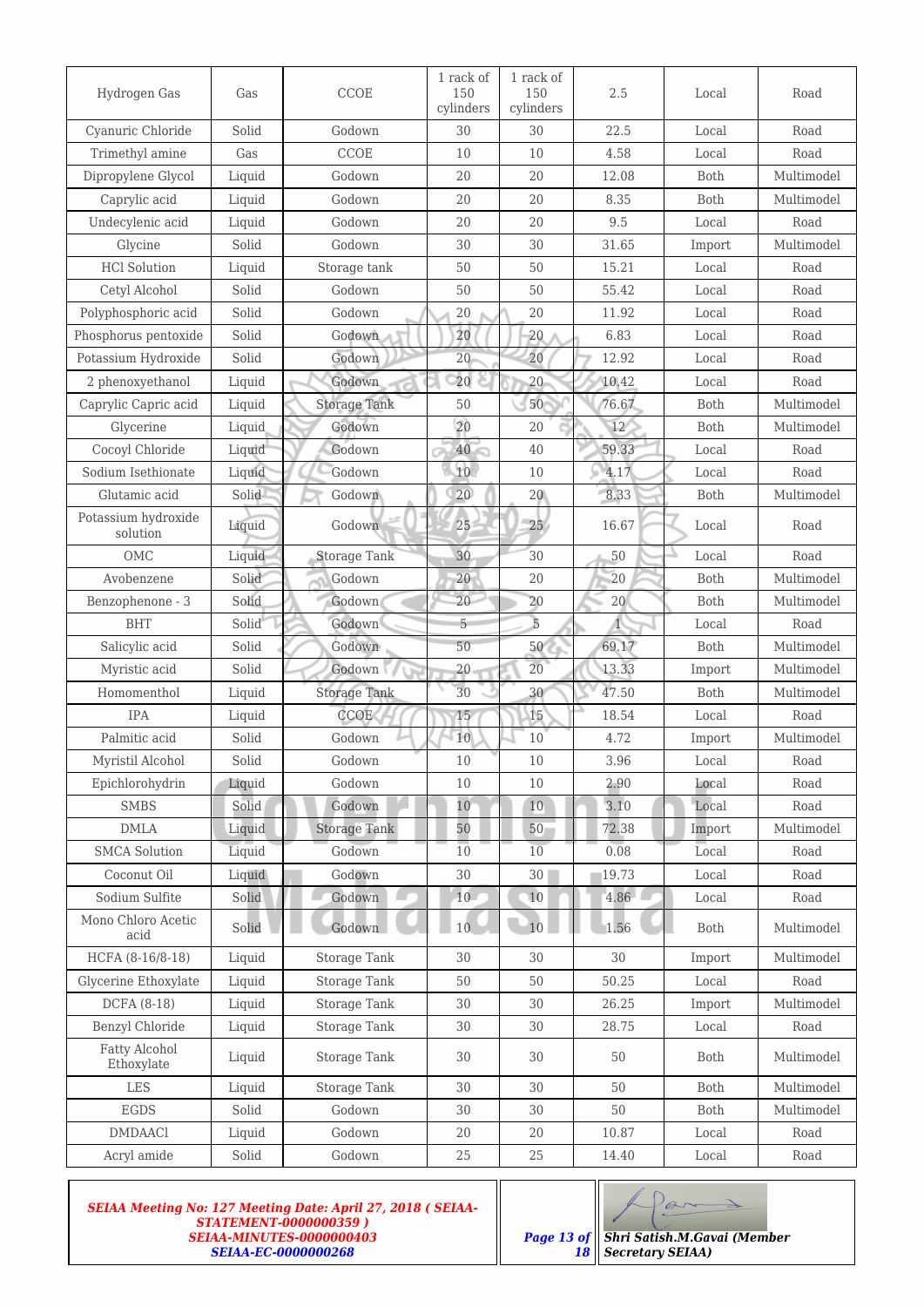| Stearic acid        | Solid  | Godown       | 20             | 20             | 20             | Both   | Multimodel |
|---------------------|--------|--------------|----------------|----------------|----------------|--------|------------|
| Sugar               | Solid  | Godown       | 20             | 20             | 20             | Local  | Road       |
| Sorbitol            | Solid  | Godown       | 20             | 20             | 20             | Local  | Road       |
| Sodium Chloride     | Solid  | Godown       | 20             | 20             | 20             | Local  | Road       |
| Milcoside 200       | Liquid | Godown       | 20             | 20             | 20             | Import | Multimodel |
| Potassium Sulfate   | Solid  | Godown       | 20             | 20             | 11.8           | Local  | Road       |
| Maleic Anydride     | Solid  | Godown       | 20             | 20             | 7.59           | Local  | Road       |
| Mono Ethanol Amine  | Liquid | Godown       | 10             | 10             | 4.58           | Both   | Multimodel |
| Diethanol amine     | Solid  | Godown       | 10             | 10             | 6.46           | Both   | Multimodel |
| Methyl cyanoacetate | Liquid | Godown       | 40             | 40             | 40             | Import | Multimodel |
| Cyclohexane         | Liquid | CCOE         | 20             | 20             | 6.25           | Local  | Road       |
| Benzophenone        | Solid  | Godown       | $40\,$         | 40             | 66.25          | Import | Multimodel |
| Acetic acid         | Liquid | Storage Tank | 30             | 30             | 50             | Local  | Road       |
| Ammonium Acetate    | Solid  | Godown       | $30\,$         | 30             | 17.5           | Local  | Road       |
| Hydrogen Peroxide   | Liquid | Godown       | 20             | 20             | 12.19          | Local  | Road       |
| DMLA (C12 - C 14)   | Liquid | Godown       | 15             | 15             | 7.08           | Import | Multimodel |
| DMMA (C14)          | Liquid | Godown       | 5 <sup>2</sup> | 5              | 0.83           | Import | Multimodel |
| DMPA (C16)          | Liquid | Godown       | 5              | 5              | 2.50           | Import | Multimodel |
| DMSA (C18)          | Liquid | Godown       | 5 <sup>1</sup> | 5              | 2.08           | Import | Multimodel |
| Lauric Acid         | Solid  | Godown       | 25             | 25             | 18.75          | Import | Multimodel |
| Lauroyl Chloride    | Liquid | Godown       | 40             | 40             | 46.67          | Local  | Road       |
| N-Methyl Taurine    | Solid  | Godown       | 20             | 20             | 13             | Import | Multimodel |
| Sodium Sarcosinate  | Liquid | Godown       | 40             | 40             | 26.67          | Import | Multimodel |
| Methyl Paraben      | Solid  | Godown       | 10             | 10             | 8              | Local  | Road       |
| Propyl Paraben      | Solid  | Godown       | 10             | 10             | $\sqrt{8}$     | Local  | Road       |
| Phosphoric acid     | Liquid | Godown       | 10             | $10\,$         | $\overline{8}$ | Local  | Road       |
| Reagent S           | Solid  | Godown       | $\mathbf{1}$   | $\overline{1}$ | 0.5            | Local  | Road       |
| <b>EDTA</b>         | Solid  | Godown       | $\overline{5}$ | 5              | 2.5            | Local  | Road       |
| Reagent MB          | Solid  | Godown       | $\mathbf{1}$   | $\mathbf{1}$   | 0.5            | Both   | Multimodel |
| Reagent SK          | Solid  | Godown       | $\mathbf{1}$   | $\mathbf{1}$   | 0.5            | Both   | Multimodel |
| Codex DS            | Solid  | Godown       | $\,1$          | $\mathbf 1$    | $0.5\,$        | Local  | Road       |
| Propylene Glycol    | Liquid | Godown       | 10             | 10             | 8              | Local  | Road       |
| Titanium Oxide      | Solid  | Godown       | $1\,$          | $1 -$          | 0.5            | Local  | Road       |
| Kathon CG           | Liquid | Godown       | $1\,$          | 1 <sub>1</sub> | 0.6            | Local  | Road       |
| Galguard NK1        | Liquid | Godown       | $\mathbf{1}$   | $\overline{1}$ | 0.5            | Local  | Road       |
| Galguard NK2        | Liquid | Godown       | $\mathbf{1}$   | $1 \Box$       | 0.5            | Local  | Road       |
| Galguard NK3        | Solid  | Godown       | 1 <sup>1</sup> | $\overline{1}$ | 0.5            | Local  | Road       |
| Formaldehyde        | Liquid | Godown       | $\mathbf{1}$   | $\,1$          | 0.5            | Local  | Road       |
| Sodium sulfate      | Solid  | Godown       | 5              | 5              | 3              | Local  | Road       |
| Sodium Benzoate     | Solid  | Godown       | $\mathbf{1}$   | $\mathbf{1}$   | 0.5            | Local  | Road       |
| Potassium sulfate   | Solid  | Godown       | 5              | 5              | $\overline{4}$ | Local  | Road       |
| Sodium Methoxide    | Solid  | Godown       | $\mathbf{1}$   | $\mathbf{1}$   | 0.5            | Both   | Multimdel  |
| Citric acid         | Solid  | Godown       | $\mathbf{1}$   | $\mathbf{1}$   | 0.5            | Local  | Road       |
| Sodium Bicarbonate  | Solid  | Godown       | $\mathbf{1}$   | $\mathbf{1}$   | 0.5            | Local  | Road       |
| Sodium Carbonate    | Solid  | Godown       | 5              | 5              | 3              | Local  | Road       |
| Reagent HP          | Liquid | Godown       | $\mathbf{1}$   | $\mathbf{1}$   | 0.5            | Local  | Road       |
| Formalin            | Liquid | Godown       | $1\,$          | $\mathbf{1}$   | 0.5            | Local  | Road       |
| Catalyst D          | Liquid | Godown       | $\,1\,$        | $1\,$          | $0.5\,$        | Local  | Road       |

*SEIAA Meeting No: 127 Meeting Date: April 27, 2018 ( SEIAA-STATEMENT-0000000359 ) SEIAA-MINUTES-0000000403 SEIAA-EC-0000000268*

*18*

Par

*Secretary SEIAA)*

*Shri Satish.M.Gavai (Member*

 $\Rightarrow$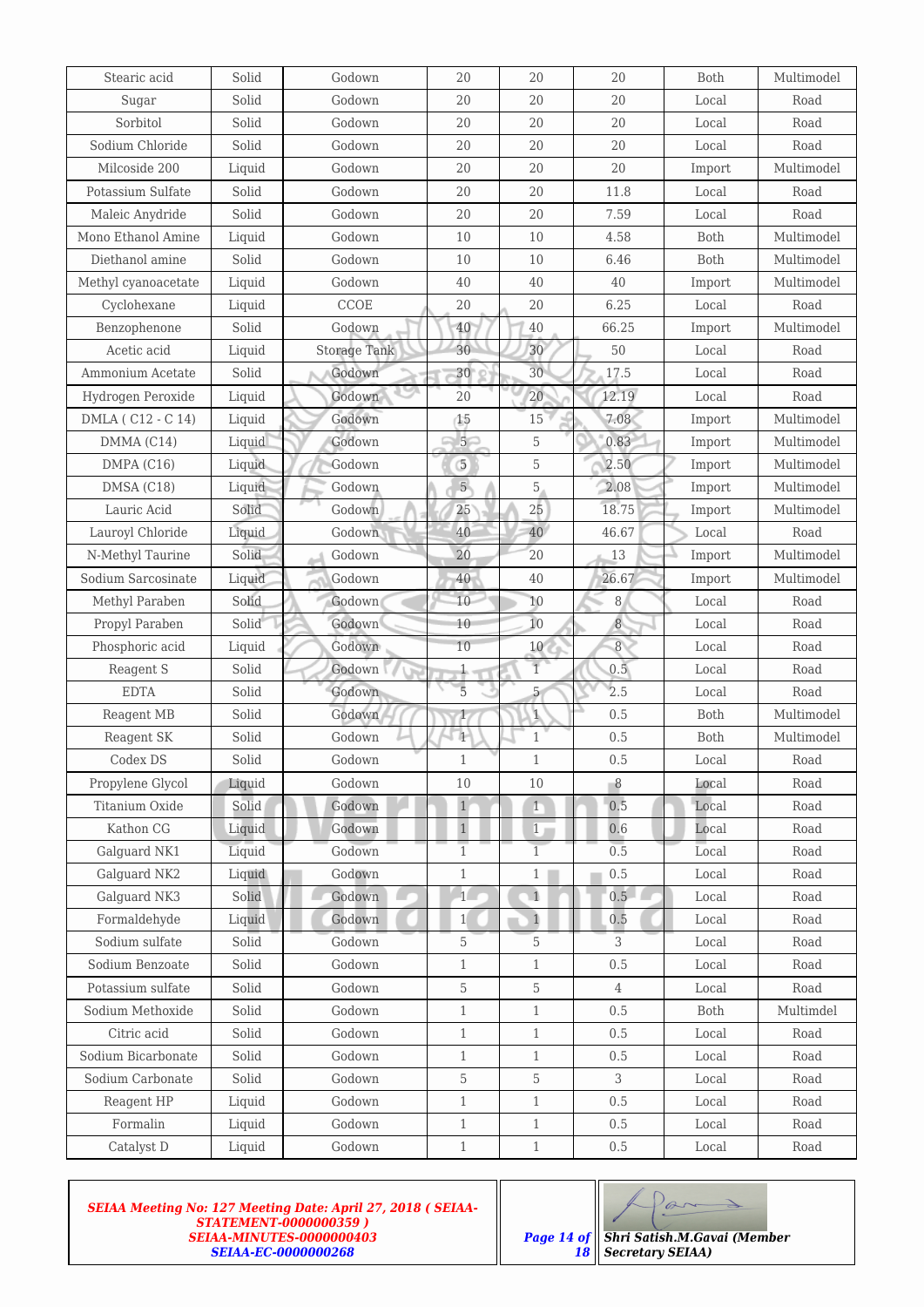| Reagent W                                                 | Liquid                           | Godown              | $\mathbf{1}$   | $\mathbf{1}$   | 0.5            | Both        | Multimodel |
|-----------------------------------------------------------|----------------------------------|---------------------|----------------|----------------|----------------|-------------|------------|
| Toluene                                                   | Liquid                           | CCOE                | 15             | 15             | 2              | Local       | Road       |
| Sodium dihydrogen<br>ortho phosphate                      | Solid                            | Godown              | 5              | 5              | 3              | Local       | Road       |
| Methanol                                                  | Liquid                           | CCOE                | 30             | 30             | 3              | Local       | Road       |
| Ethyl Acetate                                             | Liquid                           | CCOE                | 15             | 15             | $\overline{2}$ | Local       | Road       |
| <b>PTSA</b>                                               | Liquid                           | Godown              | $\mathbf{1}$   | $\mathbf{1}$   | 0.5            | Both        | Multimodel |
| Potassium hydrogen<br>sulphate                            | Solid                            | Godown              | $\mathbf{2}$   | $\sqrt{2}$     | $\mathbf{1}$   | Both        | Multimodel |
| <b>MSA</b>                                                | Liquid                           | Godown              | $\mathbf{1}$   | $\mathbf{1}$   | 0.5            | Both        | Multimodel |
| Sodium hydrogen<br>sulfate                                | Solid                            | Godown              | $\mathbf{2}$   | $\sqrt{2}$     | $\mathbf{1}$   | Both        | Multimodel |
| Raney Nickel                                              | Solid                            | Godown              | $\mathbbm{1}$  | $1\,$          | 0.5            | Both        | Multimodel |
| Alpha - Tocopherol                                        | Liquid                           | Godown              | $\mathbf{1}$   | $\overline{1}$ | 0.5            | Local       | Road       |
| Magnesium Oxide                                           | Solid                            | Godown              | $\mathbf{1}$   | $\overline{1}$ | 0.5            | Both        | Multimodel |
| Mono Potassium<br>Phosphate                               | Solid                            | Godown              | $\overline{2}$ | $\overline{2}$ | 1.5            | Local       | Road       |
| Fatty Alcohol Sulfate/<br>Fatty alcohol<br>sulfosuccinate | Liquid                           | <b>Storage Tank</b> | $200 -$        | 200            | 400            | Local       | Road       |
| ammonium<br>bicarbonate/ ammonia                          | Solid/Gas                        | Godown              | $\top$         | 1 <sub>1</sub> |                | Local       | Road       |
| sulfuric acid                                             | Liquid                           | Godown              | $\mathbf 1$    | $\mathbf{v}$   | $\mathbf{1}$   | Local       | Road       |
| Cosmenyl Green 2<br>GLS gran                              | Liquid                           | Godown              |                | $\mathbf{1}$   | 1              | Local       | Road       |
| Cosmenyl Blue A R P<br>LP 3214                            | Liquid                           | Godown              |                |                | $\mathbf{1}$   | Local       | Road       |
| Cosmenyl Carmine FB<br>$01 - IN$                          | Liquid                           | Godown              | $\overline{1}$ |                |                | Local       | Road       |
| Liquitent Red ST &<br>Liquitint Yellow LP                 | Liquid                           | Godown              |                |                | $\mathbf{1}$   | Local       | Road       |
| High flow super cell<br>powder                            | Solid                            | Godown              |                | $\mathbf{1}$   | 0.5            | Local       | Road       |
| Methylene Dichloride                                      | Liquid                           | Godown              | 10             | 10             | $\overline{2}$ | Local       | Road       |
| Sodium Cocoyl<br>isethionate                              | Solid                            | Godown              | $10\,$         | 10             | 5              | Local       | Road       |
| Micoside 100                                              | Liquid                           | Godown              | 10             | 10             | 5 <sub>1</sub> | Both        | Multimodel |
| Sodium Cocoyl<br>Taurate                                  | Liquid                           | Godown              | 10             | $10\,$         | $\overline{5}$ | <b>Both</b> | Multimodel |
| Aqueous solution of<br>Tri Methyl amine gas               | Liquid                           | Godown              | 15             | 15             | 15             | Local       | Road       |
|                                                           | <b>40. Any Other Information</b> |                     |                |                |                |             |            |
| No Information Available                                  |                                  |                     |                |                |                |             |            |

Par  $\rightarrow$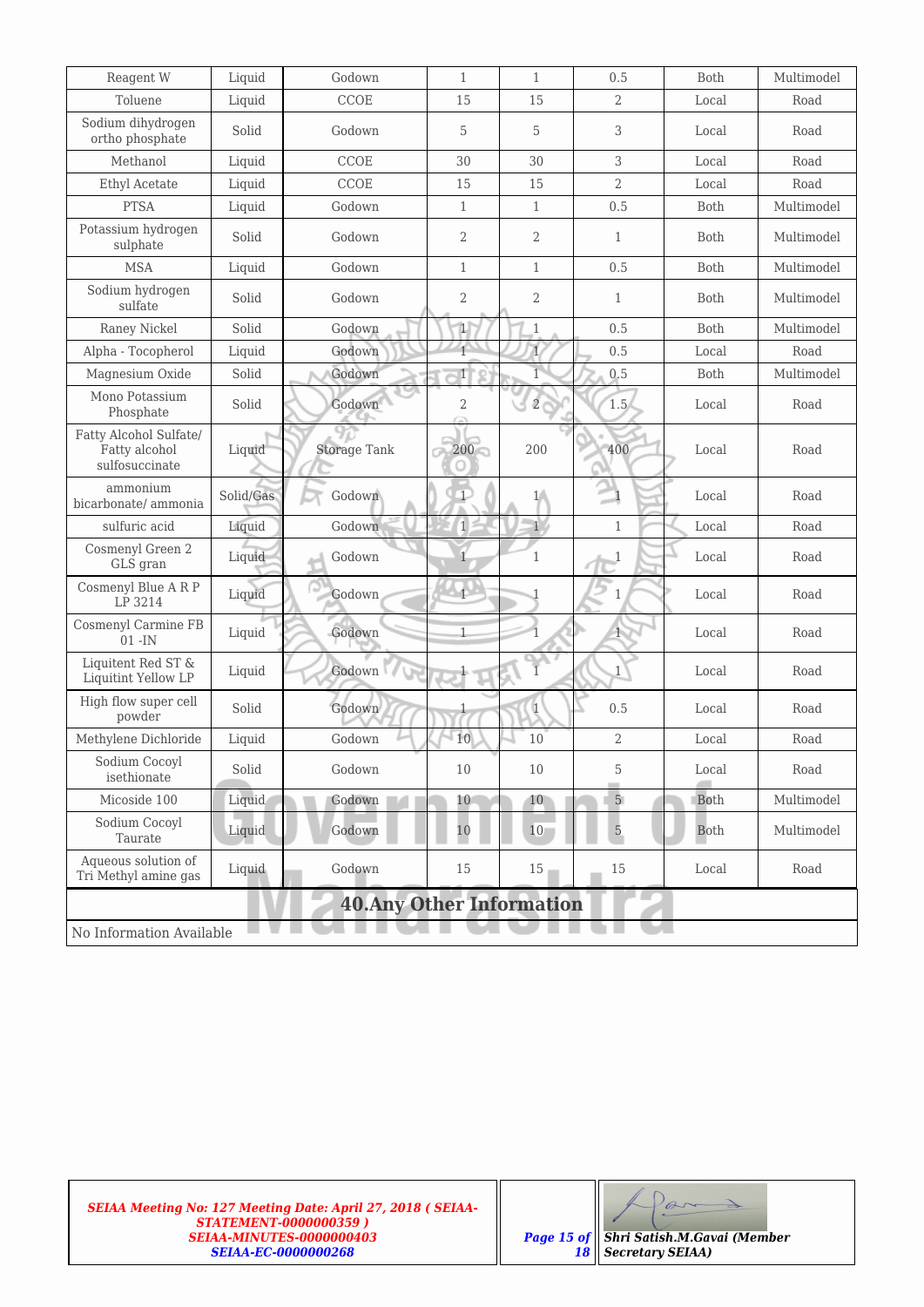| <b>CRZ/ RRZ clearance</b><br>obtain, if any:                                                                      |                            | Not Applicable               |
|-------------------------------------------------------------------------------------------------------------------|----------------------------|------------------------------|
| <b>Distance from</b><br><b>Protected Areas /</b><br><b>Critically Polluted</b><br>areas/inter-State<br>boundaries | areas / Eco-sensitive      |                              |
| Category as per<br>schedule of EIA<br><b>Notification sheet</b>                                                   |                            | Schedule 5 (f) Category - B1 |
| if any                                                                                                            | <b>Court cases pending</b> | Not Applicable               |
| <b>Other Relevant</b><br><b>Informations</b>                                                                      |                            | Not Applicable               |
| submitted<br><b>Application online</b><br>on MOEF Website.                                                        | Have you previously        | Yes                          |
| Date of online<br>submission                                                                                      |                            | 12-10-2016                   |

**3. The proposal has been considered by SEIAA in its 127th meeting & decided to accord environmental clearance to the said project under the provisions of Environment Impact Assessment Notification, 2006 subject to implementation of the following terms and conditions:**

#### **Specific Conditions:**

**General Conditions:**

| L            | (i)PP to achieve Zero Liquid Discharge ; PP shall ensure that there is no increase in the effluent load to<br>CETP.                                                                                                                                                                                                                                          |
|--------------|--------------------------------------------------------------------------------------------------------------------------------------------------------------------------------------------------------------------------------------------------------------------------------------------------------------------------------------------------------------|
| $\mathbf{I}$ | 73 TPH boiler should have stack height of 68m and flue gases shall be passed through an ESP of 99.9%<br>efficiency before being led into the 68 m stack.                                                                                                                                                                                                     |
| Ш            | No additional land shall be used /acquired for any activity of the project without obtaining proper<br>permission.                                                                                                                                                                                                                                           |
| IV           | PP to take utmost precaution for the health and safety of the people working in the unit as also for protecting<br>the environment.                                                                                                                                                                                                                          |
| $\mathbf{V}$ | Proper Housekeeping programmers shall be implemented.                                                                                                                                                                                                                                                                                                        |
| VI           | In the event of the failure of any pollution control system adopted by the unit, the unit shall be immediately<br>put out of operation and shall not be restarted until the desired efficiency has been achieve.                                                                                                                                             |
| <b>VII</b>   | A stack of adequate height based on DG set capacity shall be provided for control and dispersion of pollutant<br>from DG set. (If applicable).                                                                                                                                                                                                               |
| <b>VIII</b>  | A detailed scheme for rainwater harvesting shall be prepared and implemented to recharge ground water.                                                                                                                                                                                                                                                       |
| IX           | Arrangement shall be made that effluent and storm water does not get mixed.                                                                                                                                                                                                                                                                                  |
| $\mathbf{X}$ | Periodic monitoring of ground water shall be undertaken and results analyzed to ascertain any change in the<br>quality of water. Results shall be regularly submitted to the Maharashtra Pollution Control Board.                                                                                                                                            |
| XI           | Noise level shall be maintained as per standards. For people working in the high noise area, requisite<br>personal protective equipment like earplugs etc. shall be provided.                                                                                                                                                                                |
| XII          | The overall noise levels in and around the plant are shall be kept well within the standards by providing<br>noise control measures including acoustic hoods, silencers, enclosures, etc. on all sources of noise<br>generation. The ambient noise levels shall confirm to the standards prescribed under Environment<br>(Protection) Act, 1986 Rules, 1989. |
| <b>XIII</b>  | Green belt shall be developed & maintained around the plant periphery. Green Belt Development shall be<br>carried out considering CPCB guidelines including selection of plant species and in consultation with the<br>local DFO/ Agriculture Dept.                                                                                                          |
| <b>XIV</b>   | Adequate safety measures shall be provided to limit the risk zone within the plant boundary, in case of an<br>accident. Leak detection devices shall also be installed at strategic places for early detection and warning.                                                                                                                                  |
| XV           | Occupational health surveillance of the workers shall be done on a regular basis and record maintained as<br>per Factories Act.                                                                                                                                                                                                                              |
|              | $\mathcal{D}$                                                                                                                                                                                                                                                                                                                                                |

| <b>SEIAA Meeting No: 127 Meeting Date: April 27, 2018 ( SEIAA-</b><br><b>STATEMENT-0000000359)</b> |                                               |
|----------------------------------------------------------------------------------------------------|-----------------------------------------------|
| SEIAA-MINUTES-0000000403                                                                           | <b>Page 16 of Shri Satish.M.Gavai (Member</b> |
| SEIAA-EC-0000000268                                                                                | <b>18    Secretary SEIAA)</b>                 |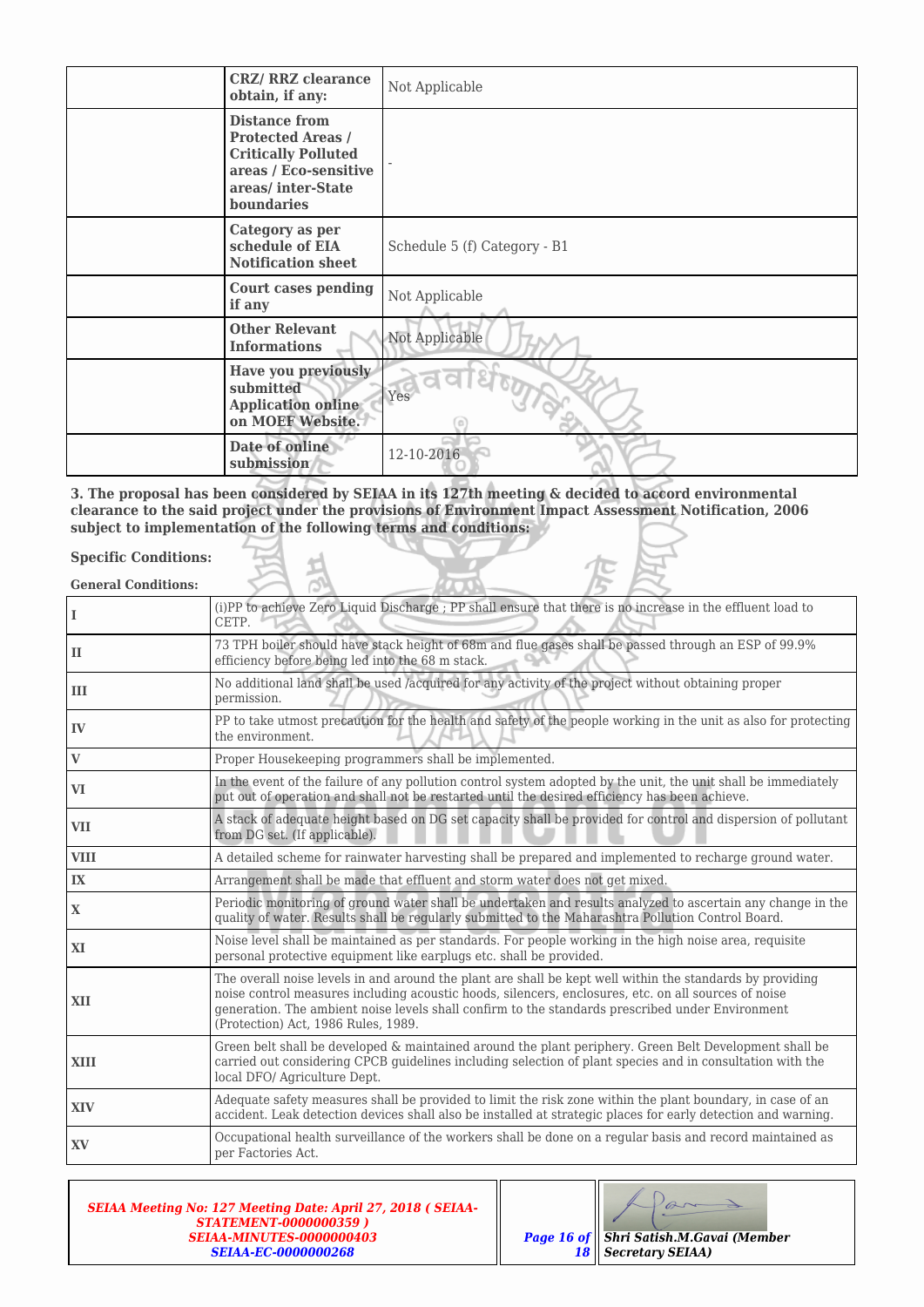| <b>XVI</b>   | (The company shall make the arrangement for protection of possible fire hazards during manufacturing<br>process in material handling.                                                                                                                                                                                                                                                                                                                                                                                                                                                                 |
|--------------|-------------------------------------------------------------------------------------------------------------------------------------------------------------------------------------------------------------------------------------------------------------------------------------------------------------------------------------------------------------------------------------------------------------------------------------------------------------------------------------------------------------------------------------------------------------------------------------------------------|
| <b>XVII</b>  | The project authorities must strictly comply with the rules and regulations with regard to handling and<br>disposal of hazardous wastes in accordance with the Hazardous Waste (Management and Handling) Rules,<br>2003 (amended). Authorization from the MPCB shall be obtained for collections/treatment/storage/disposal<br>of hazardous wastes.                                                                                                                                                                                                                                                   |
| <b>XVIII</b> | Regular mock drills for the on-site emergency management plan shall be carried out. Implementation of<br>changes / improvements required, if any, in the on-site management plan shall be ensured.                                                                                                                                                                                                                                                                                                                                                                                                    |
| <b>XIX</b>   | A separate environment management cell with qualified staff shall be set up for implementation of the<br>stipulated environmental safequards.                                                                                                                                                                                                                                                                                                                                                                                                                                                         |
| XX           | Separate funds shall be allocated for implementation of environmental protection measures/EMP along with<br>item-wise breaks-up. These cost shall be included as part of the project cost. The funds earmarked for the<br>environment protection measures shall not be diverted for other purposes and year-wise expenditure should<br>reported to the MPCB & this department                                                                                                                                                                                                                         |
| XXI          | The project management shall advertise at least in two local newspapers widely circulated in the region<br>around the project, one of which shall be in the marathi language of the local concerned within seven days of<br>issue of this letter, informing that the project has been accorded environmental clearance and copies of<br>clearance letter are available with the Maharashtra Pollution Control Board and may also be seen at Website<br>at http://ec.maharashtra.gov.in                                                                                                                |
| <b>XXII</b>  | Project management should submit half yearly compliance reports in respect of the stipulated prior<br>environment clearance terms and conditions in hard & soft copies to the MPCB & this department, on 1st<br>June & 1st December of each calendar year.                                                                                                                                                                                                                                                                                                                                            |
| <b>XXIII</b> | A copy of the clearance letter shall be sent by proponent to the concerned Municipal Corporation and the<br>local NGO, if any, from whom suggestions/representations, if any, were received while processing the<br>proposal. The clearance letter shall also be put on the website of the Company by the proponent.                                                                                                                                                                                                                                                                                  |
| <b>XXIV</b>  | The proponent shall upload the status of compliance of the stipulated EC conditions, including results of<br>monitored data on their website and shall update the same periodically. It shall simultaneously be sent to the<br>Regional Office of MoEF, the respective Zonal Office of CPCB and the SPCB. The criteria pollutant levels<br>namely; SPM, RSPM. SO2, NOx (ambient levels as well as stack emissions) or critical sectorai parameters,<br>indicated for the project shall be monitored and displayed at a convenient location near the main gate of the<br>company in the public domain. |
| <b>XXV</b>   | The project proponent shall also submit six monthly reports on the status of compliance of the stipulated EC<br>conditions including results of monitored data (both in hard copies as well as by e-mail) to the respective<br>Regional Office of MoEF, the respective Zonal Office of CPCB and the SPCB.                                                                                                                                                                                                                                                                                             |
| <b>XXVI</b>  | The environmental statement for each financial year ending 31st March in Form-V as is mandated to be<br>submitted by the project proponent to the concerned State Pollution Control Board as prescribed under the<br>Environment (Protection) Rules, 1986, as amended subsequently, shall also be put on the website of the<br>company along with the status of compliance of EC conditions and shall also be sent to the respective<br>Regional Offices of MoEF by e-mail.                                                                                                                           |

# **Government of Maharashtra**

*SEIAA Meeting No: 127 Meeting Date: April 27, 2018 ( SEIAA-STATEMENT-0000000359 ) SEIAA-MINUTES-0000000403 SEIAA-EC-0000000268*